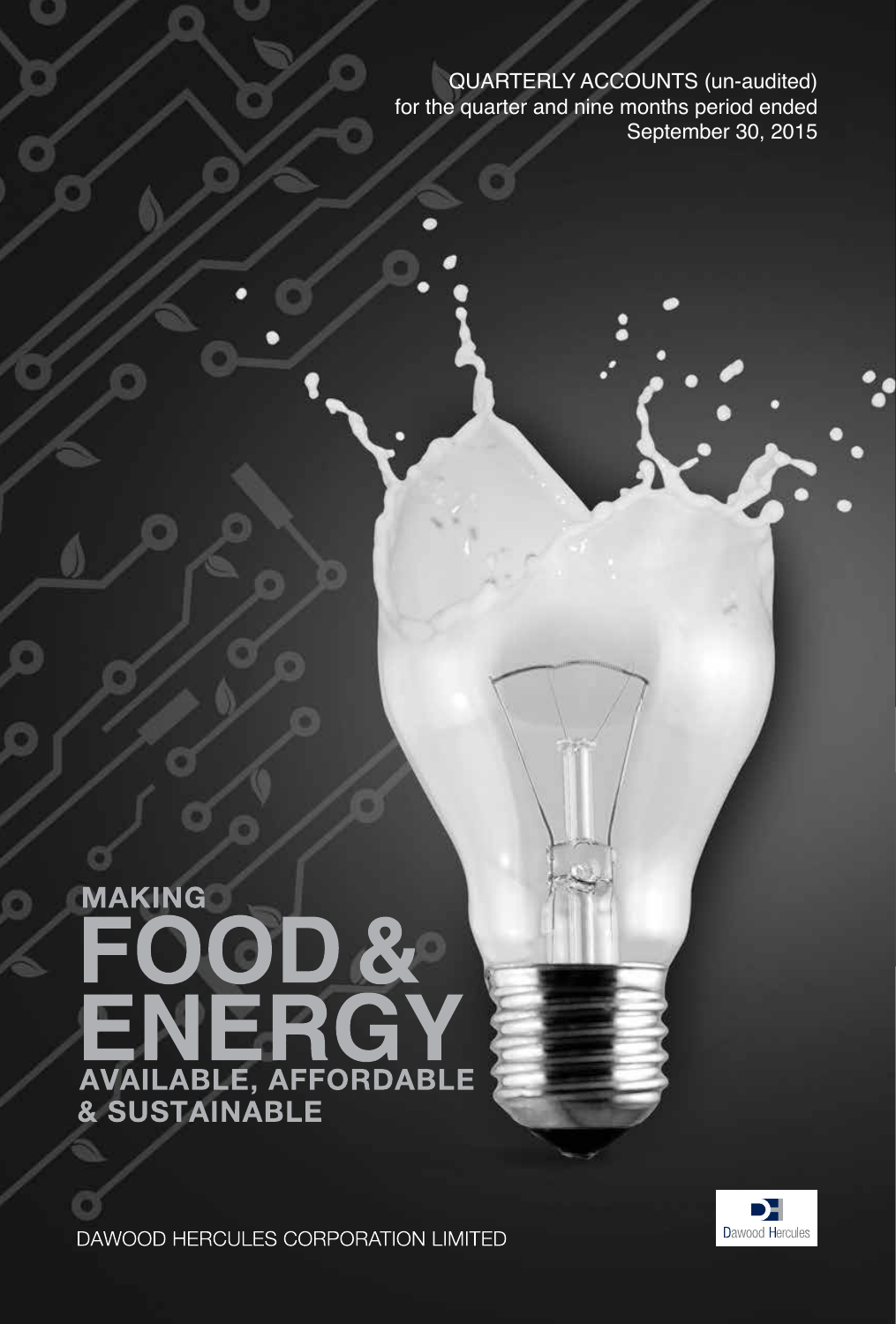# company Information

#### Board of Directors

| Mr. Hussain Dawood         | Chairman                       |
|----------------------------|--------------------------------|
| Mr. Samad Dawood           | <b>Chief Executive Officer</b> |
| Mr. M. Abdul Aleem         | Director                       |
| Mr. Shahzada Dawood        | Director                       |
| Ms. Sabrina Dawood         | Director                       |
| Mr. Parvez Ghias           | Director                       |
| Mr. Shabbir Hussain Hashmi | Director                       |
| Mr. Frank Murray Jones     | Director                       |
| Mr. Hasan Reza Ur Rahim    | Director                       |
| Mr. Saad Raja              | Director                       |

#### Board Audit Committee

| Mr. M. Abdul Aleem      | Chairman |
|-------------------------|----------|
| Mr. Parvez Ghias        | Member   |
| Mr. Hasan Reza Ur Rahim | Member   |

#### Board Compensation Committee

| Mr. Hussain Dawood | Chairman |
|--------------------|----------|
| Mr. M. Abdul Aleem | Member   |
| Mr. Parvez Ghias   | Member   |

#### Board Investment Committee

Mr. Hussain Dawood Chairman Mr. Hasan Reza ur Rahim Member

#### Chief Financial Officer &

Company Secretary Mr. Shafiq Ahmed

#### Registered Office

Dawood Centre, M.T. Khan Road Karachi – 75530 Tel: +92 (21) 35686001 Fax: +92 (21) 35633972 Email: shareholders@dawoodhercules.com Website: www.dawoodhercules.com

#### **Bankers** Bank AL Habib Limited Habib Bank Limited Allied Bank Limited United Bank Limited

#### **Auditors**

A.F. Ferguson & Co. Chartered Accountants State Life Building No. 1-C I.I. Chundrigar Road P.O. Box 4716, Karachi – 74000 Tel : +92 (21) 32426682-6 Fax: +92 (21) 32415007, 32427938

#### Shares Registrar

M/s. FAMCO Associates (Pvt.) Limited 8-F, Next to Hotel Faran, Nursery, Block – 6 P.E.C.H.S, Shahrah-e-Faisal, Karachi Tel: +92 (21) 34380101-2 Fax: +92 (21) 34380106

#### Tax Consultants

A.F. Ferguson & Co. Chartered Accountants State Life Building No. 1-C I.I. Chundrigar Road P.O. Box 4716, Karachi – 74000 Tel : +92 (21) 32426682-6 Fax: +92 (21) 32415007, 32427938

#### Legal Advisors

M/s. HaidermotaBNR & Co. (Barristers at law) D-79, Block – 5, Clifton KDA Scheme No.5 Karachi- 75600 Tel: +92 (21) 111520000, 35879097 Fax: +92 (21) 35862329, 35871054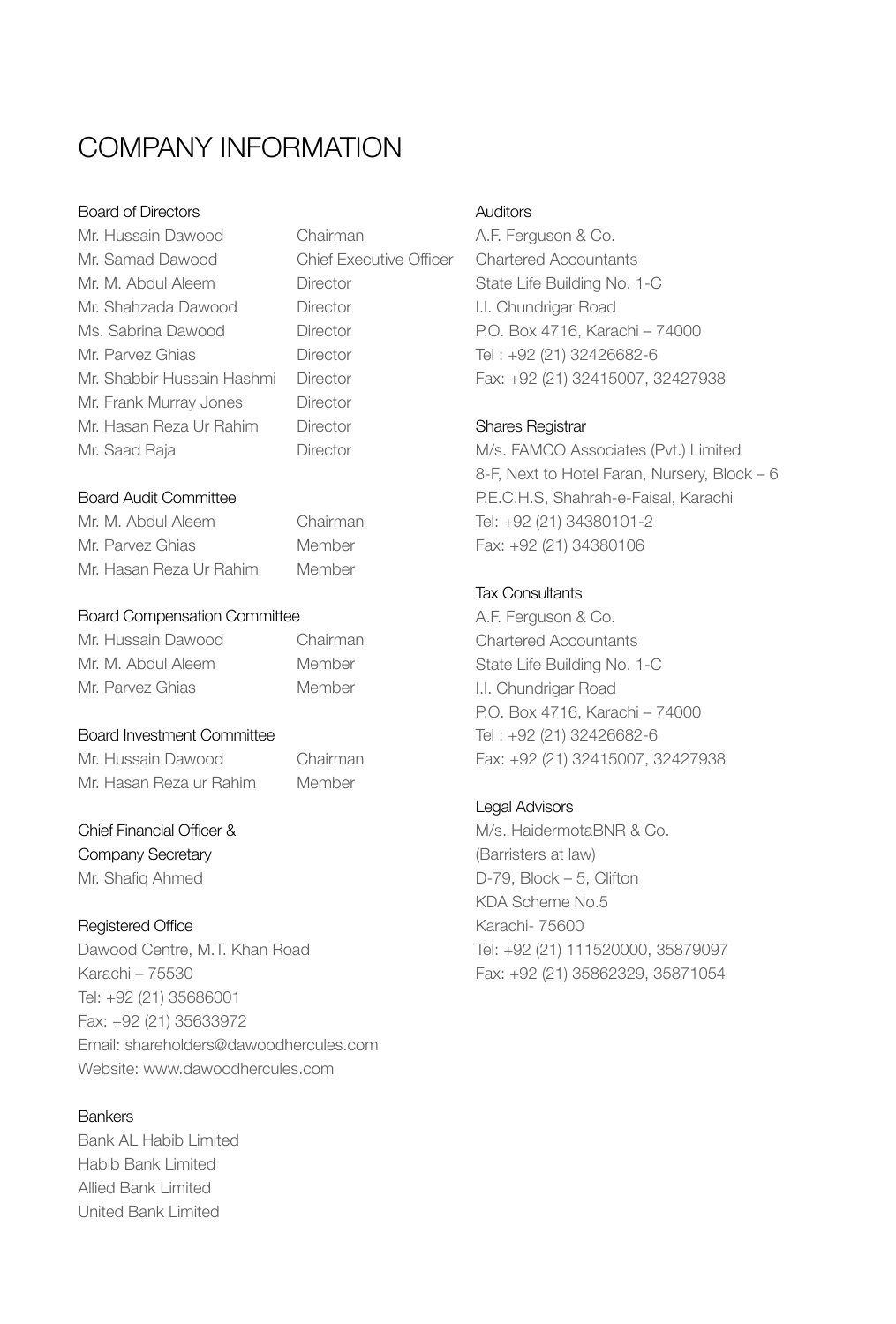# **CONTENTS**

| Directors' Review                                                                      | $\mathcal{P}$ |
|----------------------------------------------------------------------------------------|---------------|
| Condensed interim balance sheet - unaudited                                            | 5             |
| Condensed interim profit and loss account - unaudited                                  | 6             |
| Condensed interim statement of<br>total comprehensive income - unaudited               |               |
| Condensed interim statement of<br>changes in equity - unaudited                        | 8             |
| Condensed interim cash flow statement - unaudited                                      | 9             |
| Notes to and forming part of the condensed<br>interim financial statements - unaudited | 1 ( )         |

T.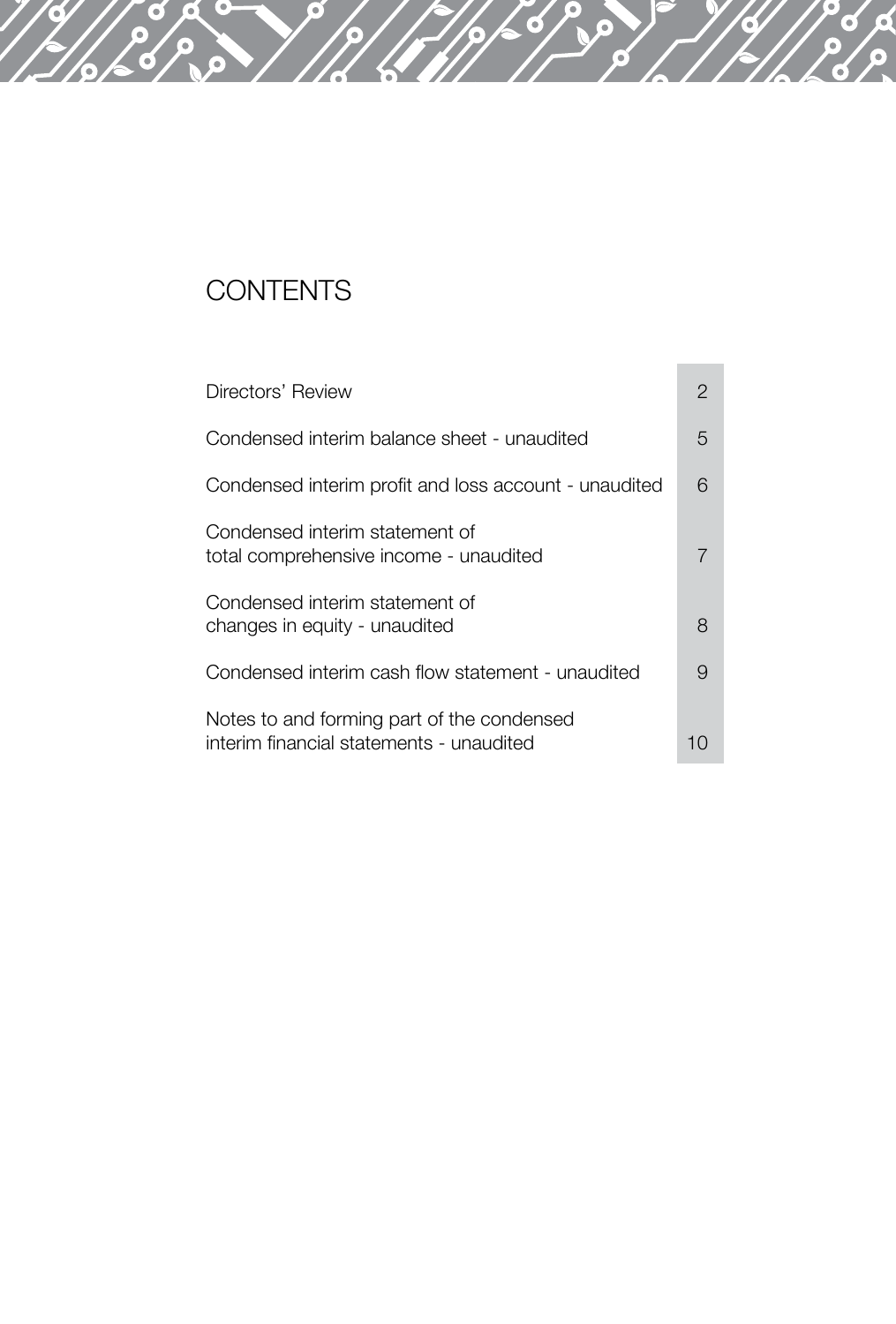# DIRECTORS' REVIEW

The Directors are pleased to present their report together with the unaudited condensed interim financial statements of the Company for the third quarter and nine months ended 30<sup>th</sup> September 2015.

#### 1. Economic Review:

The global slump in commodity prices continues to lower inflation and reduce cost pressures in the local economy. Resultantly, discount rates have reached 6.5%, which is the lowest in many decades. These factors have made a positive impact in most of our businesses and our stakeholders except for farmers, for which the government has announced a relief package.

#### 2. Financial performance

The financial performance of the Company for the quarter and nine months ended 30 September 2015 is summarized below:

|                         | Quarter ended        |      | Nine months ended |          |  |  |
|-------------------------|----------------------|------|-------------------|----------|--|--|
|                         | 30 Sept.<br>30 Sept. |      | 30 Sept.          | 30 Sept. |  |  |
|                         | 2015                 | 2014 | 2015              | 2014     |  |  |
|                         | <b>PKR</b> million   |      |                   |          |  |  |
| Income                  | 2,413                | 386  | 23,001            | 2,027    |  |  |
| Operating profit        | 2,694                | 270  | 22.184            | 1,725    |  |  |
| Profit after tax        | 2,287                | 184  | 21.389            | 1,408    |  |  |
| Earnings per share (Rs) | 4.74                 | 0.38 | 44.44             | 2.93     |  |  |

During the period, the Company has changed its accounting policy with respect to the recognition and measurement of investment in associates due to the disposal of wholly owned subsidiary company - DH Fertilizers Limited. The investments in associates are now accounted for under the equity method of accounting, which is explained in note 3.3 to the condensed interim financial statements. Previously these investments were measured at costs. With the above change, the Company in future will prepare only one set of financial statements.

#### 3. Business overview

#### (a) Investments

The new Board of the Hub Power Company Limited (HUBCO) was elected subsequent to the period end i.e on 5th October 2015. The new Board has a good mix of continuing and new members that will ensure continuity of the company strategy as well as providing fresh insights and perspectives. We are confident that the new Board will continue to create value for all shareholders.

#### (b) Fertilizers

Engro Fertilizers Limited (EFert) continued to receive 60 MMSCFD gas from Mari Shallow and is expected to continue till 31 December 2015. Under the decision of ECC, EEfert had installed compressors for Guddu Power Plant at its own cost which resulted in improvement in gas utilization by 100 MMSCFD whereby domestic fertilizer capacity increased by 650 KTPA.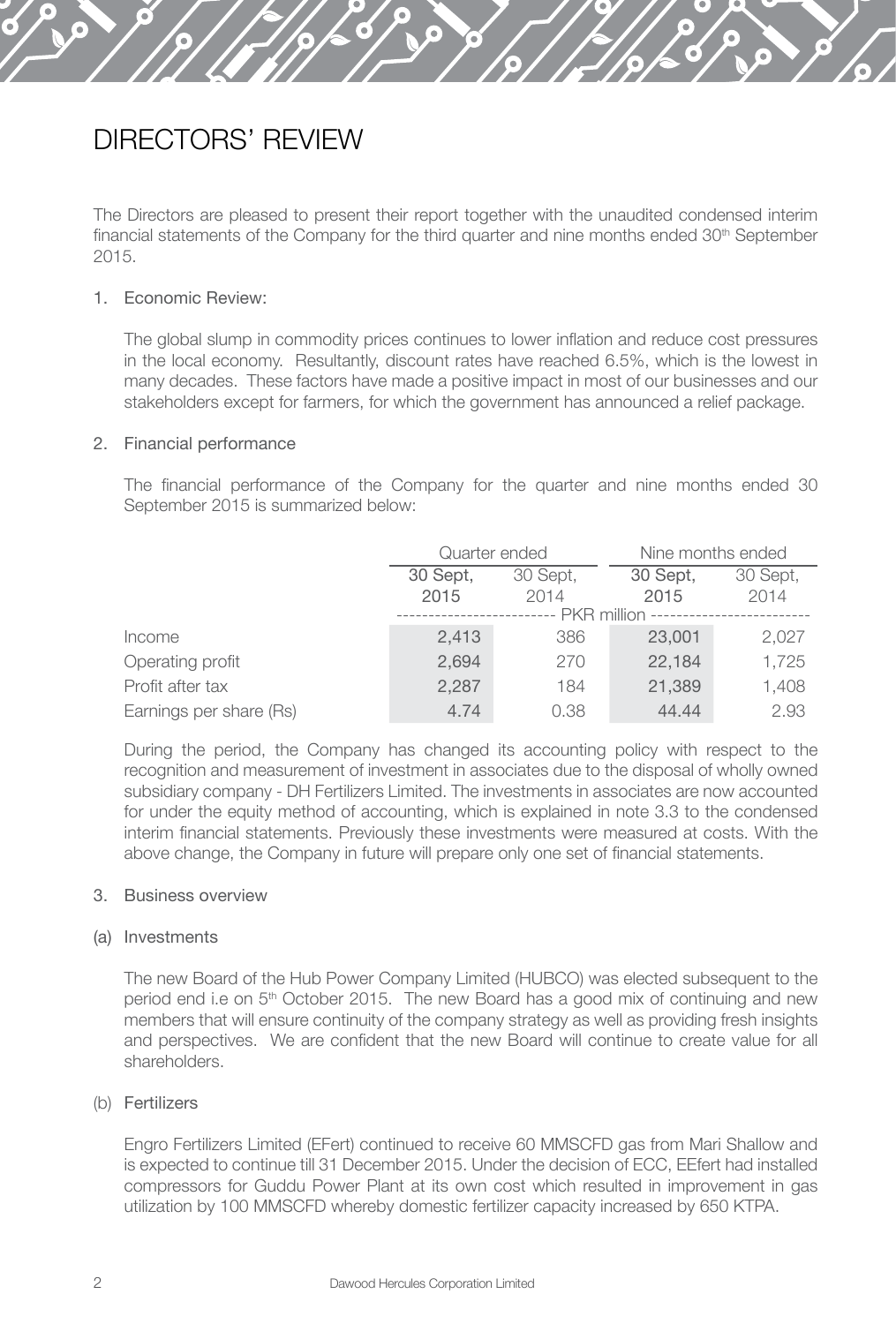EFert revenue for the half year stood at PKR 38.3 billion as against PKR 27.7 billion for the similar period last year, an increase of 38.3%. The net profit after tax was PKR 6,855 million as against PKR 3,375 million for the same period last year, due concessionary gas pricing, lower finance cost, loan repayments, lower KIBOR and controlled cash flows.

Subsequent to the enactment of Gas Infrastructure Development Surcharge (GIDC) Act 2015, EFert without compromising on the legal standing paid the complete accrued GIDC and also started paying GIDC in current billing excluding concessionary gas.

EFert after obtaining the shareholders approval, completed the acquisition of 100% shareholding of Engro Eximp (Private) Limited and thereby brought complete fertilizer trading business which contributed to the revenue growth.

#### (c) Foods

During the first half of the year, EFoods performance witnessed a marked improvement over the last year mainly due to favourable commodity prices and effective pricing strategy. EFoods was able to touch a revenue growth of 25% over last year due healthy performance by dairy and beverages segment. Revenue for the period stood at PKR 24.9 billion as against PKR 19.9 billion for the similar period last year. Profit after tax at PKR 1,978 million was 500% higher as compared to PKR 329 million of the similar period last year due higher volumes, cheaper milk procurement and lower fuel and energy costs.

#### (d) Energy and Energy infrastructure

During the period ended 30 June 2015, Engro Elengy has handled 5 cargo shipments by FSRU shuttling to Qatar. This project has again demonstrated Engro's commitment towards betterment of the country as it will enable the Government to alleviate the increasing gas shortage in the country.

The Hub Power Company Limited (HUBCO) has signed a Joint Venture Agreement (JVA) with China Power International Holdings Limited (CPIH) to jointly develop a 1,320 MW (2x660) imported coal based power plant, based on the upfront tariff announced by NEPRA, alongwith ancillary coal jetty at the HUBCO existing Site. This project is being developed under China Pakistan Economic Corridor platform. In addition, HUBCO has become an equity partner in Sindh Engro Coal Mining Company (SECMC). The project aims at establishing four 330 MW mine mouth coal fired power plants.

During the nine months period ended 30 June 2015, the revenue of HUBCO stood at PKR 91,086 million as against PKR 126,764 million. This decline as due to lower fuel prices and scheduled outages. The profit for the nine months was 69% higher at PKR 9,591 million as against PKR 5,666 million of the similar period last year mainly due net effect of lower repair and maintenance, currency devaluation, higher generation bonus and lower efficiency loss.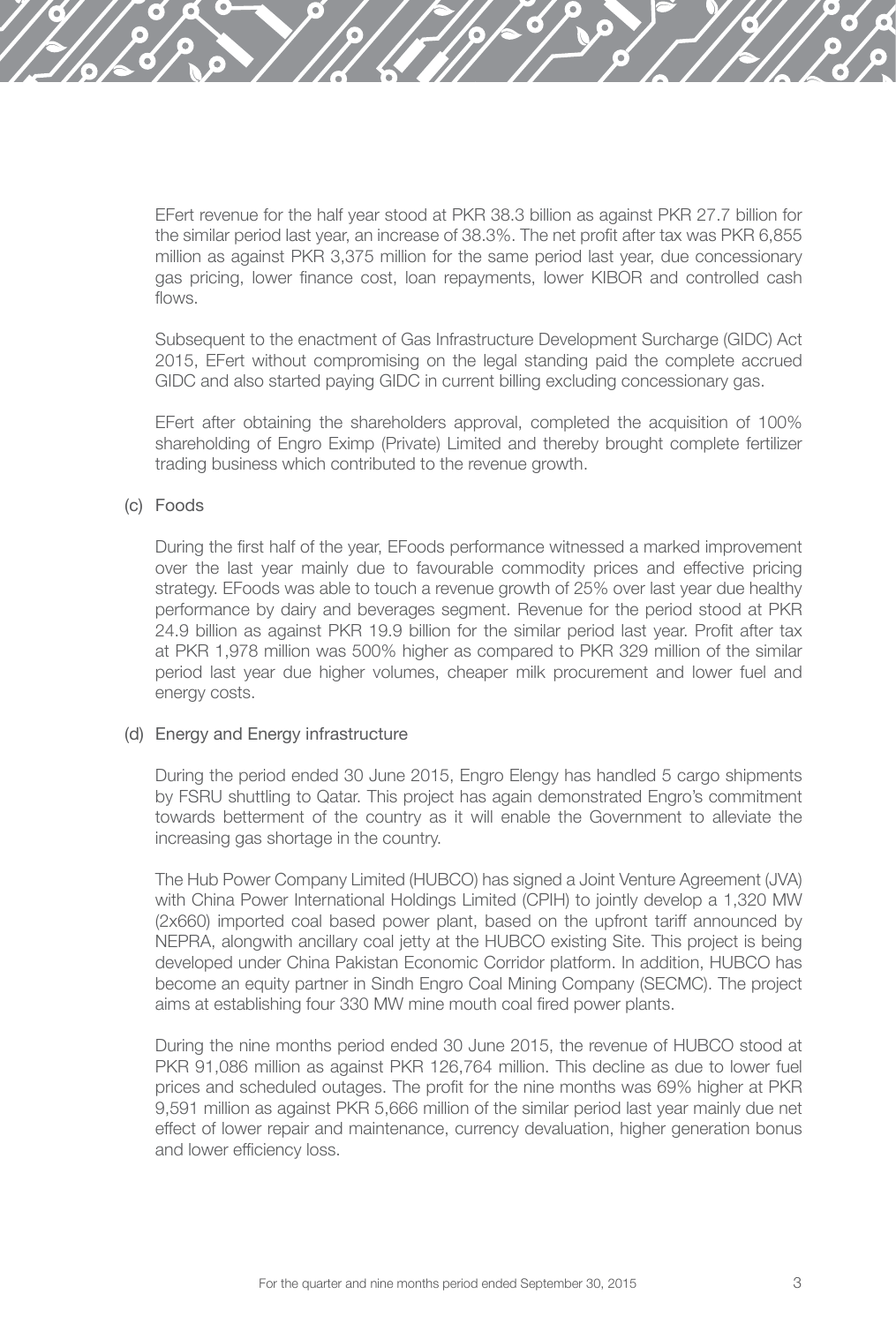#### (e) Future outlook

#### Fertilizers:

With the latest discovery of gas reserves by Mari Petroleum Company Limited coupled with the import of Liquefied Natural Gas (LNG), the prospects of continuity of gas to EFert are very bright. It is expected that the EFert will be able to ink arrangement with the Government and the gas marketing companies for the supply of gas for future periods.

#### Foods:

EFoods management plans to show the similar performance as achieved in the first half of the financial year. This will be achieved through innovation, operational and brand health.

#### Energy:

With the signing of JV with CPIH, SHA for coal mine mouth power projects and incorporation of a O&M company, HUBCO is aggressively working to achieve its growth for medium and long term horizons through expansion and investment.

China Pakistan Economic Corridor is expected to unlock the latent potential in the various sectors of the economy and will boost the much needed infrastructure development. Law and order and the energy shortfall, however, remain two key downside risks, which have and continue to curtail economic growth. Timely completion of the power sector liberalization agenda shall be a key determinant of the future economic trajectory. However, external factors such as the economic situation of the China, one of our largest trading partners, will also have a significant impact going forward.

Samad Dawood Chief Executive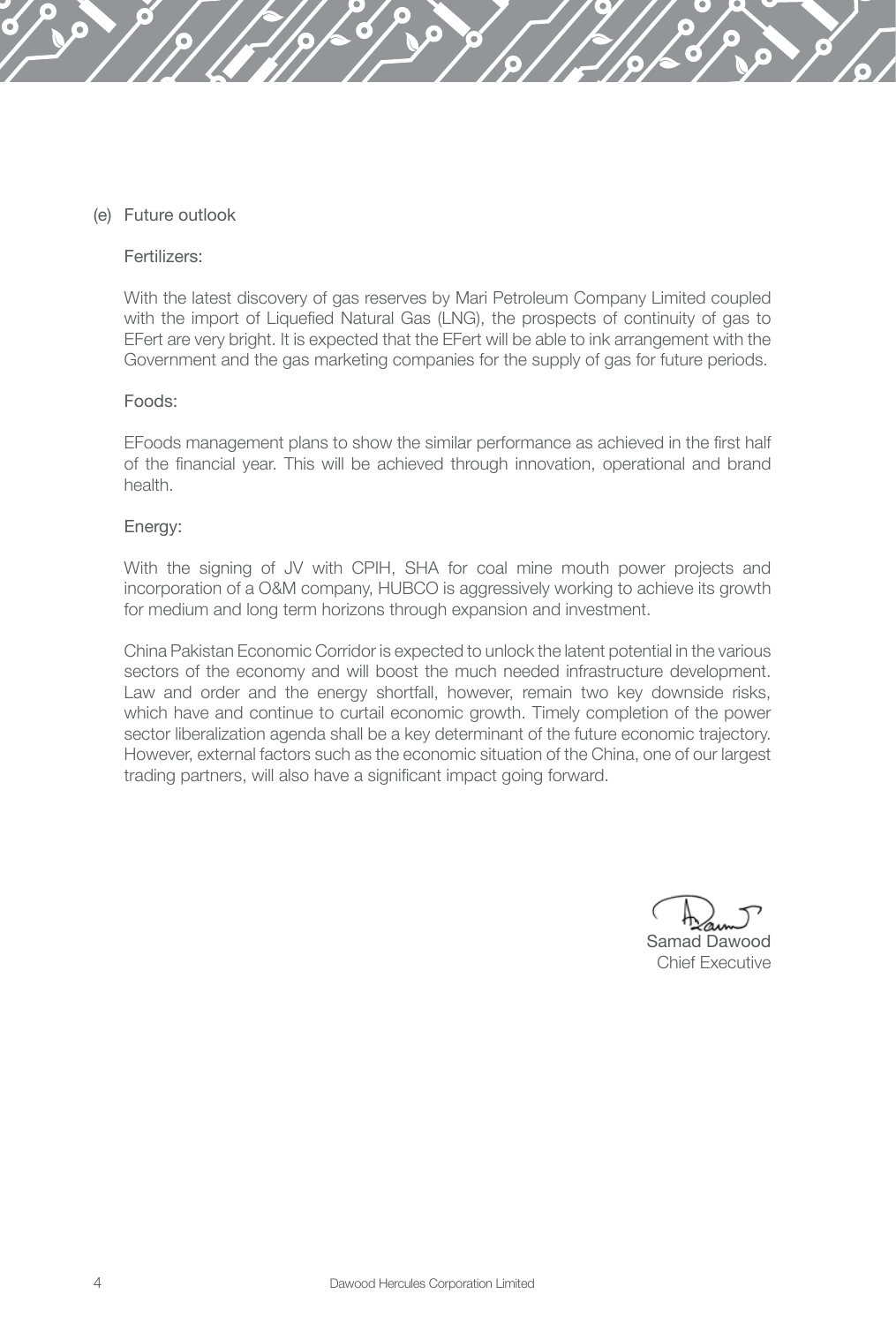# Condensed interim balance sheet - unaudited

As at September 30, 2015

|                                                                                                       | <b>Note</b>    | September 30,<br>2015<br>(Unaudited)  | December 31,<br>2014<br>(Audited)<br>Restated<br>Note 3.3 | January 1,<br>2014<br>(Audited)<br>Restated<br>Note 3.3 |
|-------------------------------------------------------------------------------------------------------|----------------|---------------------------------------|-----------------------------------------------------------|---------------------------------------------------------|
|                                                                                                       |                |                                       | -------------(Rupees in '000)-----------------            |                                                         |
| <b>ASSETS</b><br><b>NON CURRENT ASSETS</b>                                                            |                |                                       |                                                           |                                                         |
| Property, plant and equipment<br>Intangible assets<br>Defined benefit asset - funded gratuity         | 6              | 106.761<br>33<br>263                  | 77.926<br>134<br>264                                      | 57.607<br>267                                           |
| Long term investments                                                                                 | $\overline{7}$ | 51,247,581                            | 31,111,723                                                | 29,288,113                                              |
| <b>CURRENT ASSETS</b><br>Short term advances                                                          |                | 51,354,639<br>8,721                   | 31,190,047<br>1,423                                       | 29,345,987<br>983                                       |
| Short term deposits and prepayments<br>Other receivables                                              |                | 79,844<br>9,919                       | 11,304<br>11,459                                          | 16,626<br>6,504                                         |
| Receivable from Fatima Fertilizer Company Limited<br>Dividend receivable from associated company      | 8              | 1,192,000<br>779,888                  |                                                           |                                                         |
| Short term investments<br>Interest accrued on bank deposits and investments<br>Cash and bank balances |                | 3,209,684                             | 175,000<br>915<br>10,253                                  | 13,727                                                  |
| <b>TOTAL ASSETS</b>                                                                                   |                | 5,280,056<br>56,634,695               | 210,354<br>31,400,401                                     | 37,840<br>29,383,827                                    |
| <b>EQUITY AND LIABILITIES</b><br>SHARE CAPITAL AND RESERVES<br>Authorized share capital               |                | 10,000,000                            | 10,000,000                                                | 10,000,000                                              |
| Issued, subscribed and paid up share capital<br>Revenue reserves                                      |                | 4,812,871<br>39,391,489<br>44,204,360 | 4,812,871<br>24,270,626<br>29,083,497                     | 4,812,871<br>22,349,822<br>27,162,693                   |
| <b>NON CURRENT LIABILITIES</b><br>Long term financing                                                 | 9              | 3,889,143                             | 242,585                                                   | 304,918                                                 |
| Deferred tax liability<br>Defined benefit liability - unfunded gratuity                               |                | 1,662,056<br>325                      | 1,316,290<br>687                                          | 1,097,089<br>402                                        |
| <b>CURRENT LIABILITIES</b>                                                                            |                | 5,551,524                             | 1,559,562                                                 | 1,402,409                                               |
| Current portion of long term financing<br>Short term running finance<br>Trade and other payables      | 9<br>10<br>11  | 103,442<br>12,679<br>713,276          | 87,880<br>436,011<br>197,292                              | 33,880<br>519,542<br>235,614                            |
| Dividend payable<br>Accrued mark-up<br>Taxation - net                                                 |                | 5,775,444<br>34,009<br>239,961        | 34,148<br>2,011                                           | 28,081<br>1,607                                         |
| <b>TOTAL EQUITY AND LIABILITIES</b>                                                                   |                | 6,878,811<br>56,634,695               | 757,342<br>31,400,401                                     | 818,724<br>29,383,827                                   |
| CONTINGENCIES AND COMMITMENTS                                                                         | 12             |                                       |                                                           |                                                         |

The annexed notes 1 to 18 form an integral part of these condensed interim financial statements.

Samad Dawood Chief Executive

M. A.Aleem **Director**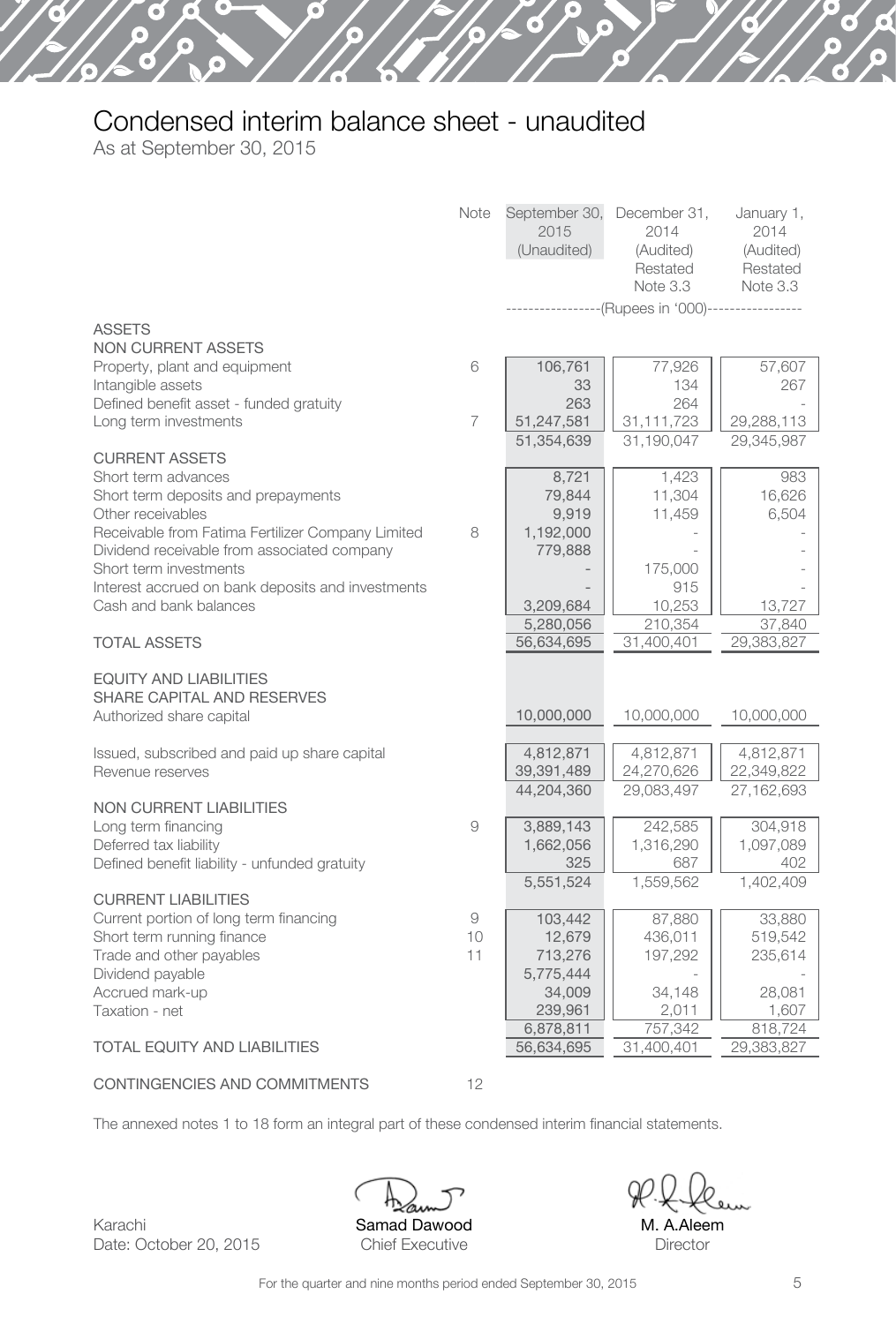# Condensed interim profit and loss account - unaudited

ြ

For the quarter and nine months period ended September 30, 2015

|                             |      |            | Quarter ended                                                   | Nine months period ended |            |  |
|-----------------------------|------|------------|-----------------------------------------------------------------|--------------------------|------------|--|
|                             | Note | 2015       | September 30, September 30, September 30, September 30,<br>2014 | 2015                     | 2014       |  |
|                             |      |            | Restated -                                                      |                          | Restated - |  |
|                             |      |            | Note 3.3                                                        |                          | Note 3.3   |  |
|                             |      |            | --(Rupees in '000)--                                            |                          |            |  |
| Income                      | 13   | 2,402,078  | 386,150                                                         | 22,989,633               | 2,027,744  |  |
| Administrative expenses     |      | (109, 139) | (70, 146)                                                       | (1, 207, 337)            | (210, 754) |  |
| Gross profit                |      | 2,292,939  | 316.004                                                         | 21,782,296               | 1.816.990  |  |
| Other operating expenses    |      | (10)       |                                                                 | (220)                    | (433)      |  |
| Other income / (loss)       |      | 382,508    | (46,309)                                                        | 383,014                  | (90, 873)  |  |
| Operating profit            |      | 2,675,437  | 269,695                                                         | 22,165,090               | 1,725,684  |  |
| Finance costs               |      | (39, 288)  | (39, 951)                                                       | (92, 875)                | (98,300)   |  |
| Profit before taxation      |      | 2,636,149  | 229,744                                                         | 22,072,215               | 1,627,384  |  |
| Taxation                    |      | (372,007)  | (46,078)                                                        | (701, 372)               | (219, 045) |  |
| Profit after taxation       |      | 2,264,142  | 183,666                                                         | 21,370,843               | 1,408,339  |  |
| Earnings per share (Rupees) |      |            |                                                                 |                          |            |  |
| - basic and diluted         |      | 4.70       | 0.38                                                            | 44.40                    | 2.93       |  |

The annexed notes 1 to 18 form an integral part of these condensed interim financial statements.



M. A.Aleem Director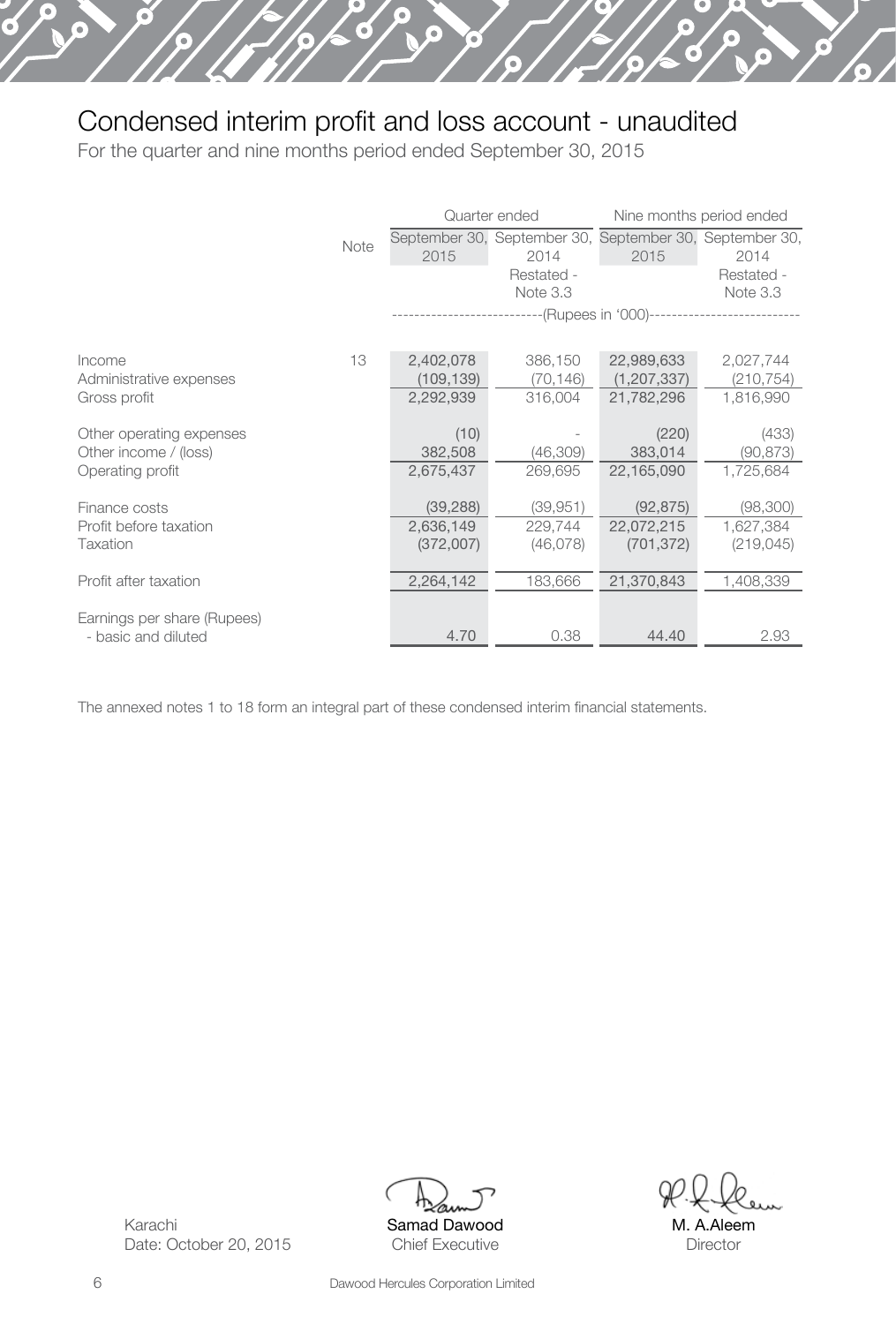# Condensed interim statement of total comprehensive income - unaudited

For the quarter and nine months period ended September 30, 2015

|                                                                       |                       | Quarter ended                                                             | Nine months period ended |                                                 |  |
|-----------------------------------------------------------------------|-----------------------|---------------------------------------------------------------------------|--------------------------|-------------------------------------------------|--|
|                                                                       | September 30,<br>2015 | September 30,<br>2014<br>Restated -<br>Note 3.3<br>----(Rupees in '000)-- | September 30,<br>2015    | September 30,<br>2014<br>Restated -<br>Note 3.3 |  |
| Profit after taxation                                                 | 2,264,142             | 183,666                                                                   | 21,370,843               | 1,408,339                                       |  |
| Other comprehensive income                                            |                       |                                                                           |                          |                                                 |  |
| Items that will not be reclassified<br>subsequently to profit or loss |                       |                                                                           |                          |                                                 |  |
| Remeasurements of staff<br>retirement benefits                        | (810)                 |                                                                           |                          |                                                 |  |
| Items that will be reclassified<br>subsequently to profit or loss     |                       |                                                                           |                          |                                                 |  |
| Share of other comprehensive<br>income of associates                  | (175)                 | (3,034)                                                                   | 7,732                    | (26, 845)                                       |  |
| Impact on taxation                                                    | 20<br>(156)           | 370<br>(2,664)                                                            | (981)<br>6,751           | 3,336<br>(23, 509)                              |  |
| Other comprehensive (loss) /<br>income for the period                 | (966)                 | (2,664)                                                                   | 6,751                    | (23, 509)                                       |  |
| Total comprehensive income for<br>the period                          | 2,263,176             | 181,002                                                                   | 21,377,594               | 1,384,830                                       |  |

The annexed notes 1 to 18 form an integral part of these condensed interim financial statements.



M. A.Aleem **Director**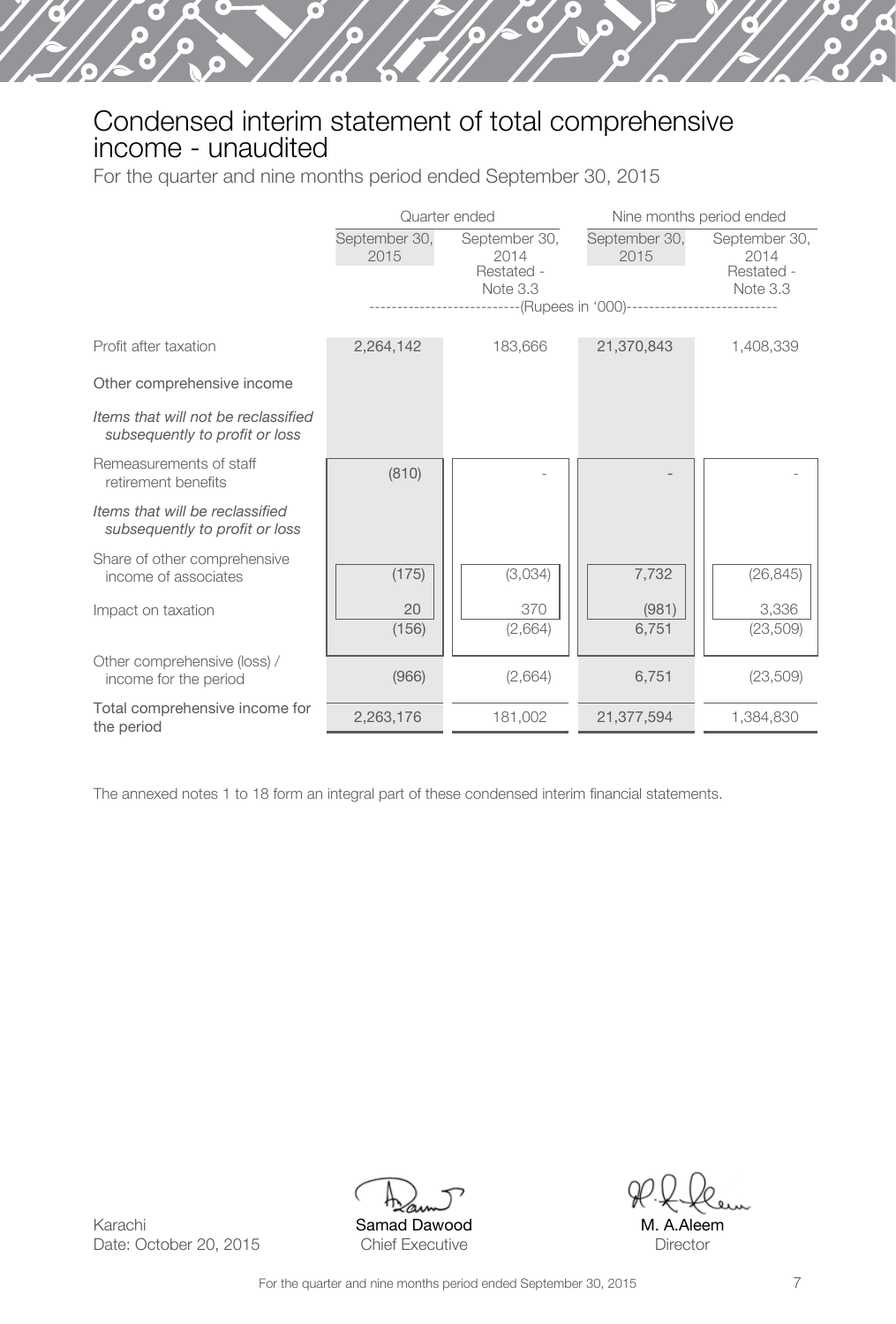# Condensed interim statement of changes in equity - unaudited

For the nine months period ended September 30, 2015

|                                                                                                | Revenue reserves                                      |                    |                                 |                                                                          |                        |             |
|------------------------------------------------------------------------------------------------|-------------------------------------------------------|--------------------|---------------------------------|--------------------------------------------------------------------------|------------------------|-------------|
|                                                                                                | Issued.<br>subscribed<br>and paid up<br>share capital | General<br>reserve | $Un-$<br>appropriated<br>profit | Share of other<br>comprehensive<br>income of<br>associates<br>(Note 3.3) | Sub-total              | Total       |
|                                                                                                |                                                       |                    |                                 | ---(Rupees in '000)-----                                                 |                        |             |
| Balance as at January 1, 2014                                                                  |                                                       |                    |                                 |                                                                          |                        |             |
| (as previously reported)                                                                       | 4,812,871                                             | 700,000            | 13,965,990                      |                                                                          | 14,665,990             | 19,478,861  |
| Effect of change in accounting policy                                                          |                                                       |                    |                                 |                                                                          |                        |             |
| - Note 3.3                                                                                     |                                                       |                    | 7,695,290                       | (11, 458)                                                                | 7,683,832              | 7,683,832   |
| Balance as at January 1, 2014 - restated                                                       | 4,812,871                                             | 700,000            | 21,661,280                      |                                                                          | $(11, 458)$ 22,349,822 | 27,162,693  |
| Comprehensive income                                                                           |                                                       |                    |                                 |                                                                          |                        |             |
| Profit after taxation                                                                          |                                                       |                    | 1,408,339                       |                                                                          | 1,408,339              | 1,408,339   |
| Other comprehensive loss                                                                       |                                                       |                    |                                 | (23, 509)                                                                | (23, 509)              | (23, 509)   |
| Total comprehensive income for the period                                                      |                                                       |                    | 1,408,339                       | (23, 509)                                                                | 1,384,830              | 1,384,830   |
| Final cash dividend for the year ended<br>December 31, 2013 (Re 1/- per ordinary<br>share)     |                                                       |                    | (481, 287)                      |                                                                          | (481, 287)             | (481, 287)  |
| Balance as at September 30, 2014 -<br>restated                                                 | 4,812,871                                             | 700,000            | 22,588,332                      | (34, 967)                                                                | 23,253,365             | 28,066,236  |
| Balance as at January 1, 2015 - restated                                                       | 4,812,871                                             | 700,000            | 23,594,569                      | (23,943)                                                                 | 24,270,626             | 29,083,497  |
| Comprehensive income                                                                           |                                                       |                    |                                 |                                                                          |                        |             |
| Profit after taxation                                                                          |                                                       |                    | 21,370,843                      |                                                                          | 21,370,843             | 21,370,843  |
| Other comprehensive income                                                                     |                                                       |                    |                                 | 6,751                                                                    | 6,751                  | 6,751       |
| Total comprehensive income for the period                                                      |                                                       |                    | 21,370,843                      | 6.751                                                                    | 21,377,594             | 21,377,594  |
| Final cash dividend for the year ended<br>December 31, 2014 (Re 1/- per ordinary<br>share)     |                                                       |                    | (481, 287)                      |                                                                          | (481, 287)             | (481, 287)  |
| Interim cash dividend for the half year<br>ended June 30, 2015 (Re 12/- per<br>ordinary share) |                                                       |                    | (5,775,444)                     |                                                                          | (5,775,444)            | (5,775,444) |
| Balance as at September 30, 2015                                                               | 4,812,871                                             | 700,000            | 38,708,681                      | (17, 192)                                                                | 39,391,489             | 44,204,360  |

The annexed notes 1 to 18 form an integral part of these condensed interim financial statements.



M. A.Aleem **Director**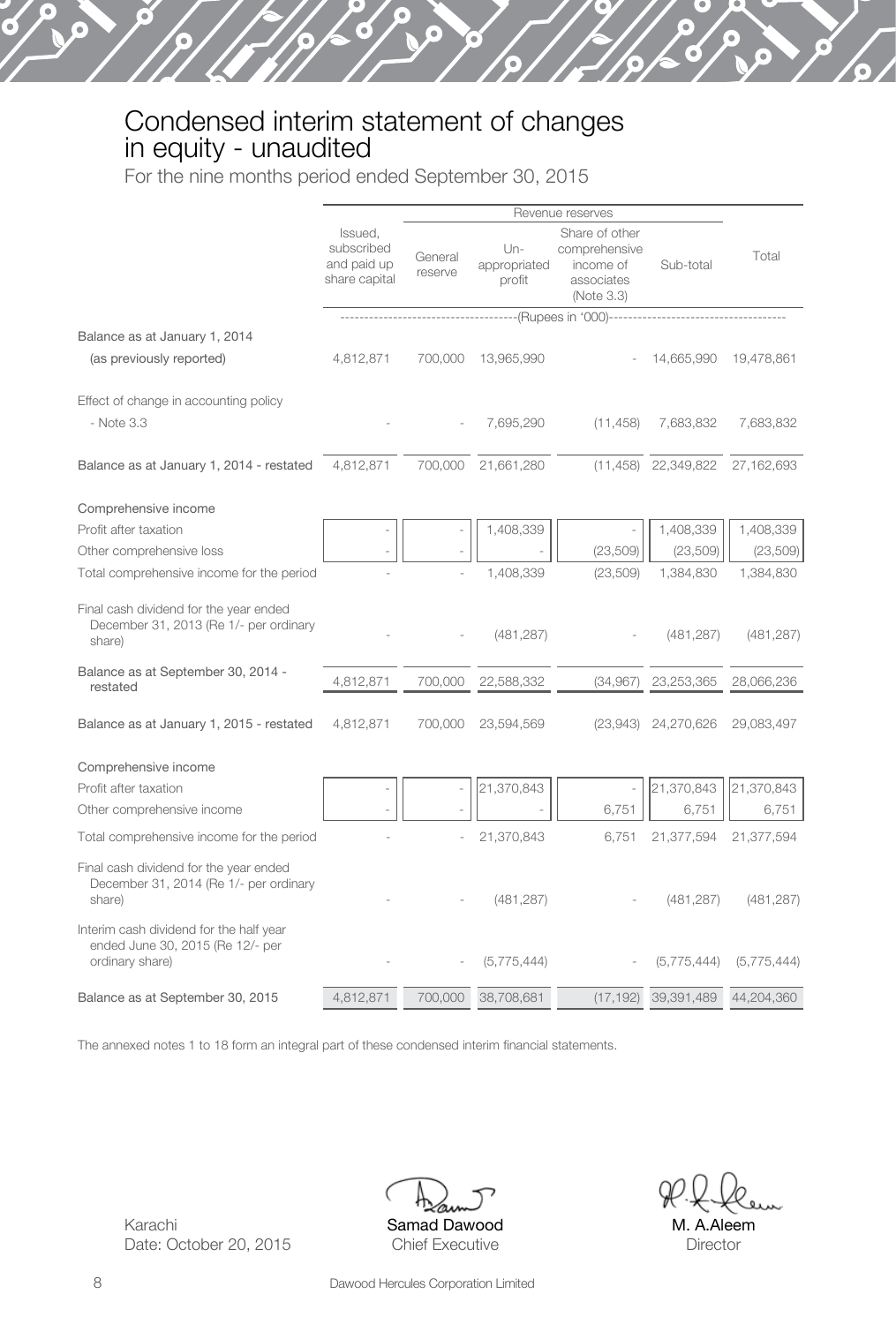# Condensed interim cash flow statement - unaudited

For the nine months period ended September 30, 2015

×

| <b>Note</b>                                                                                                                                                                                                                                                                                                                                                                                 | September 30,<br>2015                                                          | Nine months period ended<br>September 30,<br>2014<br>---------(Rupees in '000)--------- |
|---------------------------------------------------------------------------------------------------------------------------------------------------------------------------------------------------------------------------------------------------------------------------------------------------------------------------------------------------------------------------------------------|--------------------------------------------------------------------------------|-----------------------------------------------------------------------------------------|
| CASH FLOWS FROM OPERATING ACTIVITIES                                                                                                                                                                                                                                                                                                                                                        |                                                                                |                                                                                         |
| 14<br>Cash utilized in operations<br>Finance cost paid<br>Taxes paid<br>Staff retirement and other service benefits paid                                                                                                                                                                                                                                                                    | (755, 531)<br>(93, 014)<br>(117, 657)<br>(3, 597)                              | (392, 627)<br>(86,983)<br>(29, 537)<br>(2,091)                                          |
| Net cash utilized in operating activities                                                                                                                                                                                                                                                                                                                                                   | (969, 799)                                                                     | (511, 238)                                                                              |
| CASH FLOWS FROM INVESTING ACTIVITIES                                                                                                                                                                                                                                                                                                                                                        |                                                                                |                                                                                         |
| Additions to property, plant and equipment<br>Proceeds from disposal of property, plant and equipment<br>Proceeds from disposal of subsidiary companies<br>Long term investments made in associates<br>Investment in subsidiary - Bubber Sher (Private) Limited<br>Proceeds from disposal of assets classified as held for sale<br>Income received from bank deposits<br>Dividends received | (45, 438)<br>5,247<br>800,000<br>(18, 761, 099)<br>(10)<br>8,566<br>19,227,701 | (25, 601)<br>5,469<br>(31, 200)<br>952,690<br>204<br>99,268                             |
| Net cash generated from investing activities                                                                                                                                                                                                                                                                                                                                                | 1,234,967                                                                      | 1,000,830                                                                               |
| CASH FLOWS FROM FINANCING ACTIVITIES                                                                                                                                                                                                                                                                                                                                                        |                                                                                |                                                                                         |
| Long term financing repaid<br>Long term financing obtained<br>Dividends paid                                                                                                                                                                                                                                                                                                                | (87, 880)<br>3,750,000<br>(479, 525)                                           | (34, 333)<br>26,000<br>(479, 786)                                                       |
| Net cash generated from / (utilized in) financing activities                                                                                                                                                                                                                                                                                                                                | 3,182,595                                                                      | (488, 119)                                                                              |
| Net increase in cash and cash equivalents<br>Cash and cash equivalents at the beginning of the period<br>Cash and cash equivalents at the end of the period<br>15                                                                                                                                                                                                                           | 3,447,763<br>(250, 758)<br>3,197,005                                           | 1,473<br>(505, 815)<br>(504, 342)                                                       |

The annexed notes 1 to 18 form an integral part of these condensed interim financial statements.

Karachi Date: October 20, 2015 Samad Dawood Chief Executive

M. A.Aleem **Director**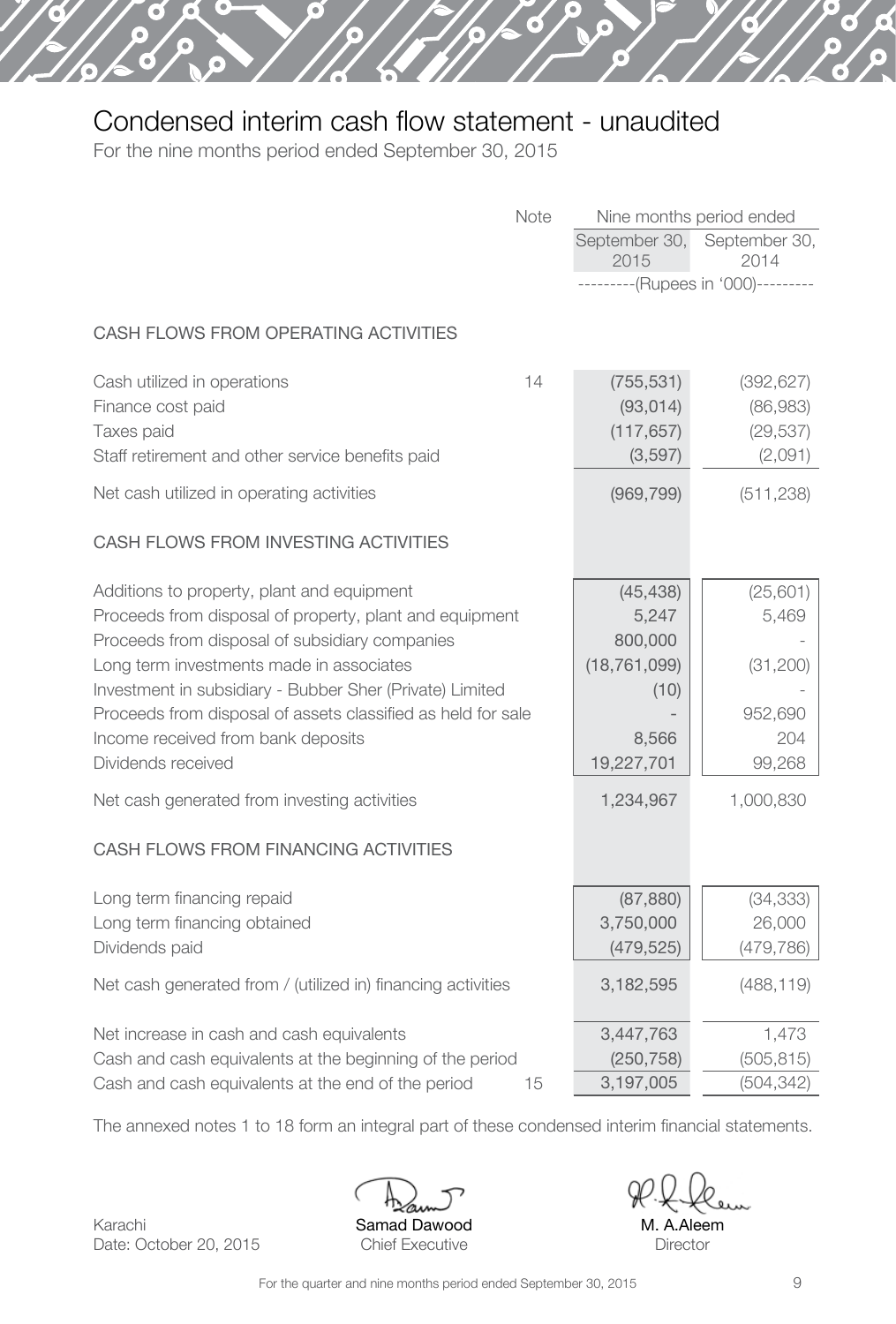#### 1. GENERAL INFORMATION

- 1.1 Dawood Hercules Corporation Limited (the Company) was incorporated in Pakistan on April 17, 1968 as a public limited company under the Companies Act, 1913 (now Companies Ordinance, 1984) and its shares are quoted on Karachi, Lahore and Islamabad Stock Exchanges. The principal activity of the Company is to manage investments in its subsidiary and associated companies. The registered office of the Company is situated at Dawood Center, M.T. Khan Road, Karachi.
- 1.2 On June 15, 2015, the Company signed a Share Purchase Agreement (SPA) with Pakarab Fertilizers Limited (PAFL) for the disposal of its wholly owned subsidiaries DH Fertilizers Limited (DHFL) and Bubber Sher (Private) Limited (BSPL). As per the SPA, the sale price has been fixed at Rs 1,992 million (net of enterprise value of Rs 6,600 million and long term loans of Rs 4,608 million) equivalent to Rs 19.92 per share as against the cost of Rs 16.15 per share. The shares of DHFL and BSPL have been transferred in the name of Fatima Fertilizer Company Limited (assignee of PAFL as per the terms of the SPA).

Subsequent to the signing of SPA an application was filed with Honorable High Court of Sindh for the dismissal of law suit filed by PAFL in the year 2013. On June 18, 2015 the Honorable High Court of Sindh dismissed the said law suit.

1.3 During the quarter ended June 30, 2015, the Company had acquired the investments held by DHFL in Engro Corporation Limited (ECL) and the Hub Power Company Limited (HUBCO). These shares were acquired after complying with the requirement of section 208 of the Companies Ordinance, 1984 and approval of the Competition Commission of Pakistan. The shares were purchased at the market value quoted on Karachi Stock Exchange on the date of purchase. The number of shares acquired are as follows:

Engro Corporation Limited 19,960,000 The Hub Power Company Limited 125,140,000

#### 2. BASIS OF PREPARATION AND PRESENTATION

- 2.1 These condensed interim financial statements of the Company for the nine months period ended September 30, 2015 have been prepared in accordance with the requirements of the International Accounting Standard (IAS) 34 - 'Interim Financial Reporting' and provisions of and directives issued under the Ordinance. In case where requirements differ, the provisions of or directives issued under the Ordinance have been followed. These condensed interim financial statements should be read in conjunction with the annual financial statements for the year ended December 31, 2014, which have been prepared in accordance with International Financial Reporting Standards (IFRSs) except for the change in accounting policy as explained in note 3.3 to these condensed interim financial statments.
- 2.2 These condensed interim financial statements comprise of the condensed interim balance sheet as at September 30, 2015 and the condensed interim profit and loss account, the condensed interim statement of total comprehensive income, the condensed interim statement of changes in equity, the condensed interim cash flow statement and notes thereto for the nine months period then ended. These condensed interim financial statements also include the condensed interim profit and loss account and condensed interim statement of total comprehensive income for the quarter ended September 30, 2015.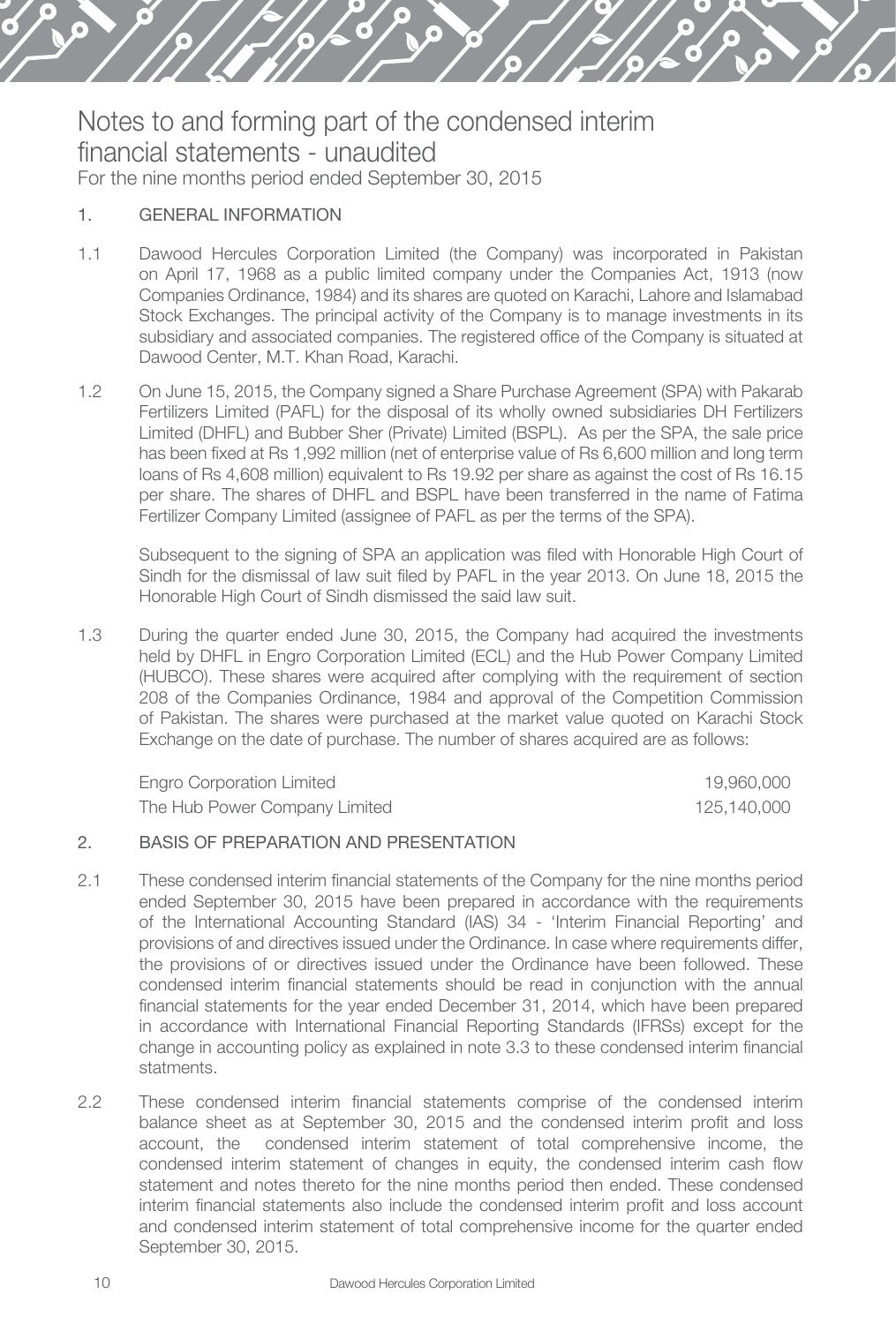2.3 The comparative balance sheet presented in these condensed interim financial statements as at December 31, 2014 has been extracted from the audited financial statements of the Company for the year then ended. The comparative condensed interim profit and loss account, condensed interim statement of total comprehensive income, condensed interim statement of changes in equity and condensed interim cash flow statement for the nine months period ended September 30, 2014 have been extracted from the condensed interim financial statements of the Company for the nine months period then ended. The comparative condensed interim profit and loss account for the quarter ended September 30, 2014 is also included in these condensed interim financial statements. The comparative figures have been restated in accordance with the change in accounting policy as explained in note 3.3 to these condensed interim financial statements.

#### 3. ACCOUNTING POLICIES

- 3.1 The accounting policies and the methods of computation adopted in the preparation of these condensed interim financial statements are the same as those applied in the preparation of the financial statements for the year ended December 31, 2014 except for the change in accounting policy as explained in note 3.3.
- 3.2 New standards, amendments and interpretations that are mandatory for accounting periods beginning on or after January 1, 2015 are considered not to be relevant or to have any significant effect on the Company's financial reporting and operations and are, therefore, not disclosed in these condensed interim financial statements.

#### 3.3 Change in accounting policy

During the period, the Company has changed its accounting policy with respect to the measurement of investments in associates as required under IAS 28 - 'Investment in Associates'. With the change, the investment in associates are now accounted for using the equity method of accounting, whereby investment is initially recognized at cost and adjusted thereafter for the post acquisition change in the investor's share of net assets of the investee. The profit and loss of the investor includes the investor's share of the profit or loss of the investee. Previously, these investments were measured at cost in the separate financial statements of the Company. This change has been necessitated in view of the disposal of subsidiary companies i.e. DHFL and BSPL which resulted in discontinuation of preparation and presentation of consolidated financial statements as required under IAS 27 - 'Separate Financial Statements'.

The change in accounting policy as explained above has been applied retrospectively and comparative information has been restated in accordance with the treatment prescribed under IAS 8 - 'Accounting Policies, Changes in Accounting Estimates and Errors'.

The effects of the above retrospective change in the balance sheet, profit & loss account, other comprehensive income and statement of changes in equity have been explained below. There is no cash flow impact as a result of the retrospective application of change in accounting policy.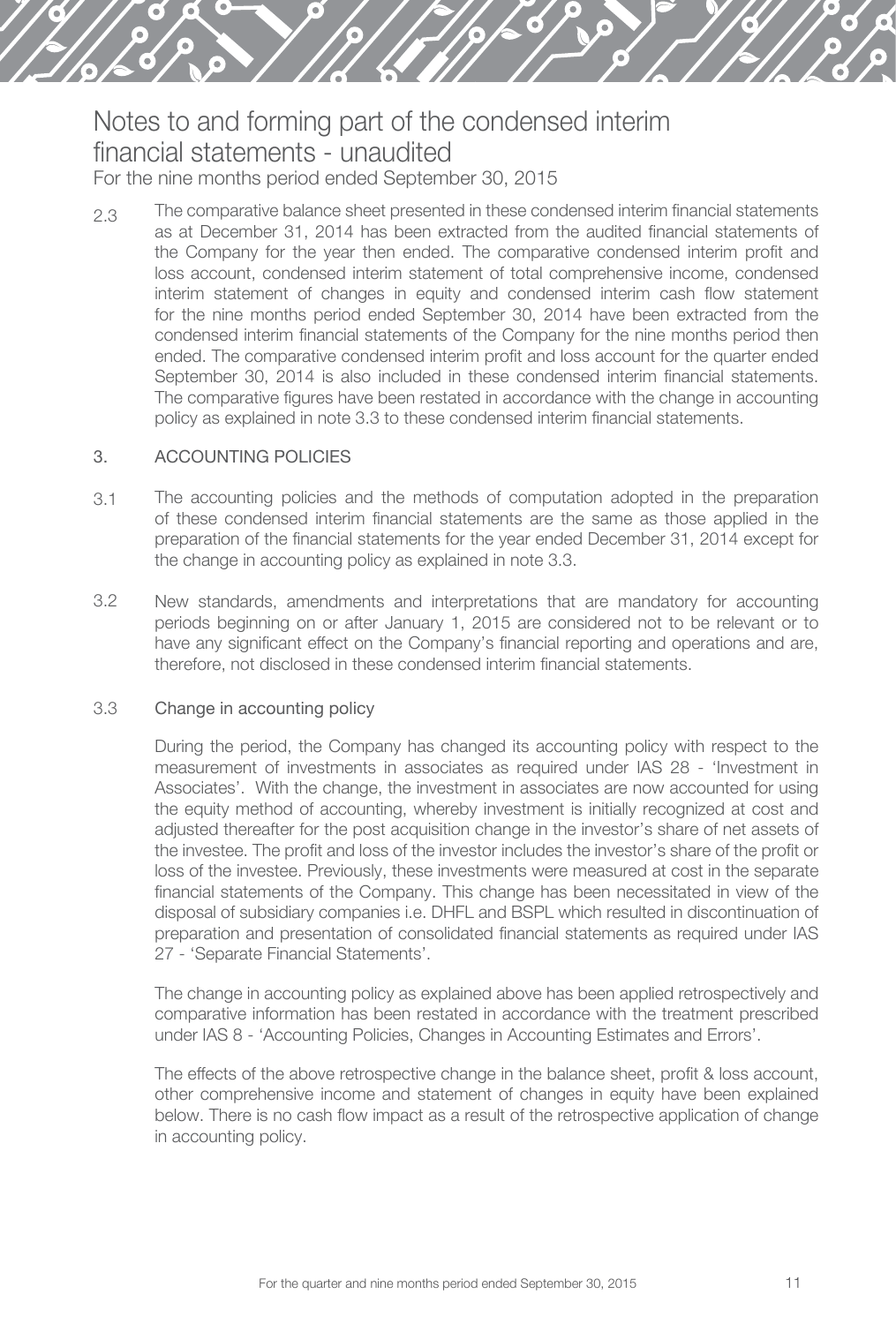ö

Θ

|                                                                                                                          | <b>Balance</b><br>previously<br>reported | Effect of<br>retrospective<br>restatement<br>(Rupees in '000)-- | Restated<br>amount                    |
|--------------------------------------------------------------------------------------------------------------------------|------------------------------------------|-----------------------------------------------------------------|---------------------------------------|
| <b>BALANCE SHEET</b>                                                                                                     |                                          |                                                                 |                                       |
| As at January 1, 2014<br>Long term investments<br>Revenue reserves<br>Deferred tax liability                             | 20,507,191<br>14,665,990                 | 8,780,922<br>7,683,832<br>1,097,089                             | 29,288,113<br>22,349,822<br>1,097,089 |
| As at December 31, 2014<br>Long term investments<br>Revenue reserves<br>Deferred tax liability                           | 20,569,752<br>15,044,945                 | 10,541,971<br>9,225,681<br>1,316,290                            | 31,111,723<br>24,270,626<br>1,316,290 |
| PROFIT AND LOSS                                                                                                          |                                          |                                                                 |                                       |
| For the quarter ended September 30, 2014<br>Income<br>Taxation<br>Earnings per share - basic and diluted (Rupees)        | 350,025<br>(45, 165)<br>0.31             | 36,125<br>(913)<br>0.07                                         | 386,150<br>(46,078)<br>0.38           |
| For the nine months ended September 30, 2014<br>Income<br>Taxation<br>Earnings per share - basic and diluted (Rupees)    | 1,494,118<br>(157, 092)<br>1.95          | 533,626<br>(61, 953)<br>0.98                                    | 2,027,744<br>(219, 045)<br>2.93       |
| OTHER COMPREHENSIVE INCOME                                                                                               |                                          |                                                                 |                                       |
| For the quarter ended September 30, 2014<br>Share of other comprehensive loss of associates<br>Impact on taxation        |                                          | (3,034)<br>370                                                  | (3,034)<br>370                        |
| For the nine months ended September 30, 2014<br>Share of other comprehensive loss of associates<br>Impact on taxation    |                                          | (26, 845)<br>3,336                                              | (26, 845)<br>3,336                    |
| <b>CHANGES IN EQUITY</b>                                                                                                 |                                          |                                                                 |                                       |
| As at January 1, 2014<br>Unappropriated profit<br>Share of other comprehensive loss of associates                        | 13,965,990                               | 7,695,290<br>(11, 458)                                          | 21,661,280<br>(11, 458)               |
| For the nine months ended September 30, 2014<br>Unappropriated profit<br>Share of other comprehensive loss of associates | 14,421,369                               | 8,166,963<br>(34, 967)                                          | 22,588,332<br>(34, 967)               |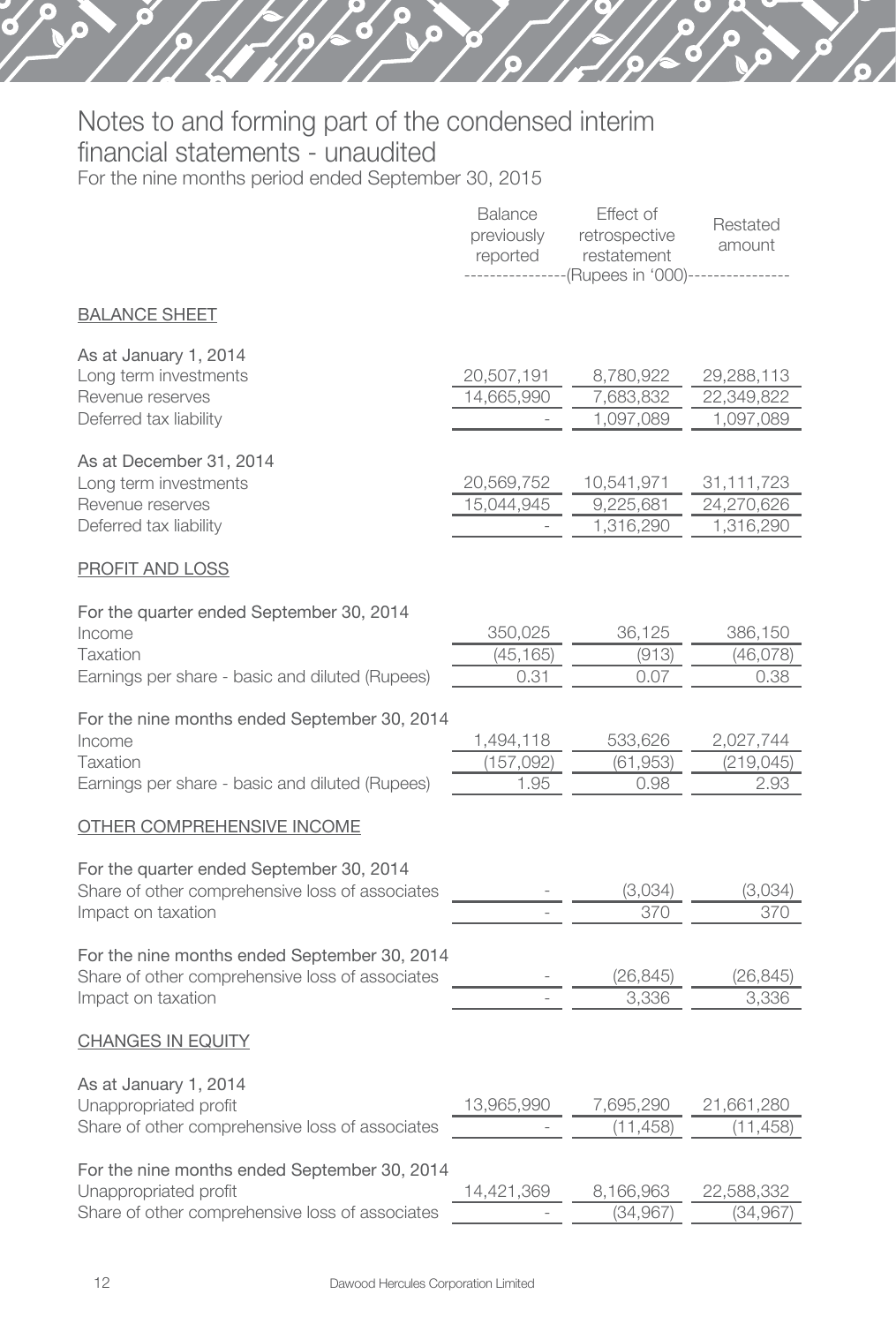

#### 4. ACCOUNTING ESTIMATES

The preparation of condensed interim financial statements requires management to make judgments, estimates and assumptions that affect the application of accounting policies and the reported amounts of assets, liabilities, income and expenses. Actual results may differ from these estimates. Estimates and judgments are continually evaluated and are based on historical experience and other factors, including expectation of future events that are believed to be reasonable under the circumstances. Revision to accounting estimates are recognized prospectively commencing from the period of revision.

In preparing these condensed interim financial statements, the significant judgments made by management in applying the Company's accounting policies and the key sources of estimating uncertainty were the same as those that were applied to the financial statements for the year ended December 31, 2014.

#### 5. SEASONALITY OF OPERATIONS

The principal activity of the Company is to manage investments in its subsidiary and associated companies. Revenue of the Company mainly comprises dividend income which is dependent on the profitability and the decisions of directors and shareholders of the subsidiary and associated companies regarding the declaration and approval of dividends, whereas the majority of costs of the Company are fixed and hence are more evenly spread throughout the year.

|     |                                                              | Note  | September 30,<br>2015<br>(Unaudited) | December 31,<br>2014<br>(Audited)  |
|-----|--------------------------------------------------------------|-------|--------------------------------------|------------------------------------|
|     |                                                              |       |                                      | ---------(Rupees in '000)--------- |
| 6.  | PROPERTY, PLANT AND EQUIPMENT                                |       |                                      |                                    |
|     | Operating fixed assets                                       | 6.1   | 99,705                               | 77,926                             |
|     | Capital work-in-progress                                     |       | 7,056                                |                                    |
|     |                                                              |       | 106,761                              | 77,926                             |
|     |                                                              |       |                                      |                                    |
| 6.1 | Net book value at the beginning of the period / year         |       | 77,926                               | 57,607                             |
|     | Add: Additions during the period / year                      | 6.1.1 | 38,382                               | 40,901                             |
|     |                                                              |       | 116,308                              | 98,508                             |
|     |                                                              |       |                                      |                                    |
|     | Less: Disposals during the period / year - net<br>book value | 6.1.2 | 2,670                                | 9,220                              |
|     | Depreciation charged during the<br>period / year             |       | 13,933                               | 11,362                             |
|     |                                                              |       | 16,603                               | 20,582                             |
|     | Net book value at the end of the period / year               |       | 99,705                               | 77,926                             |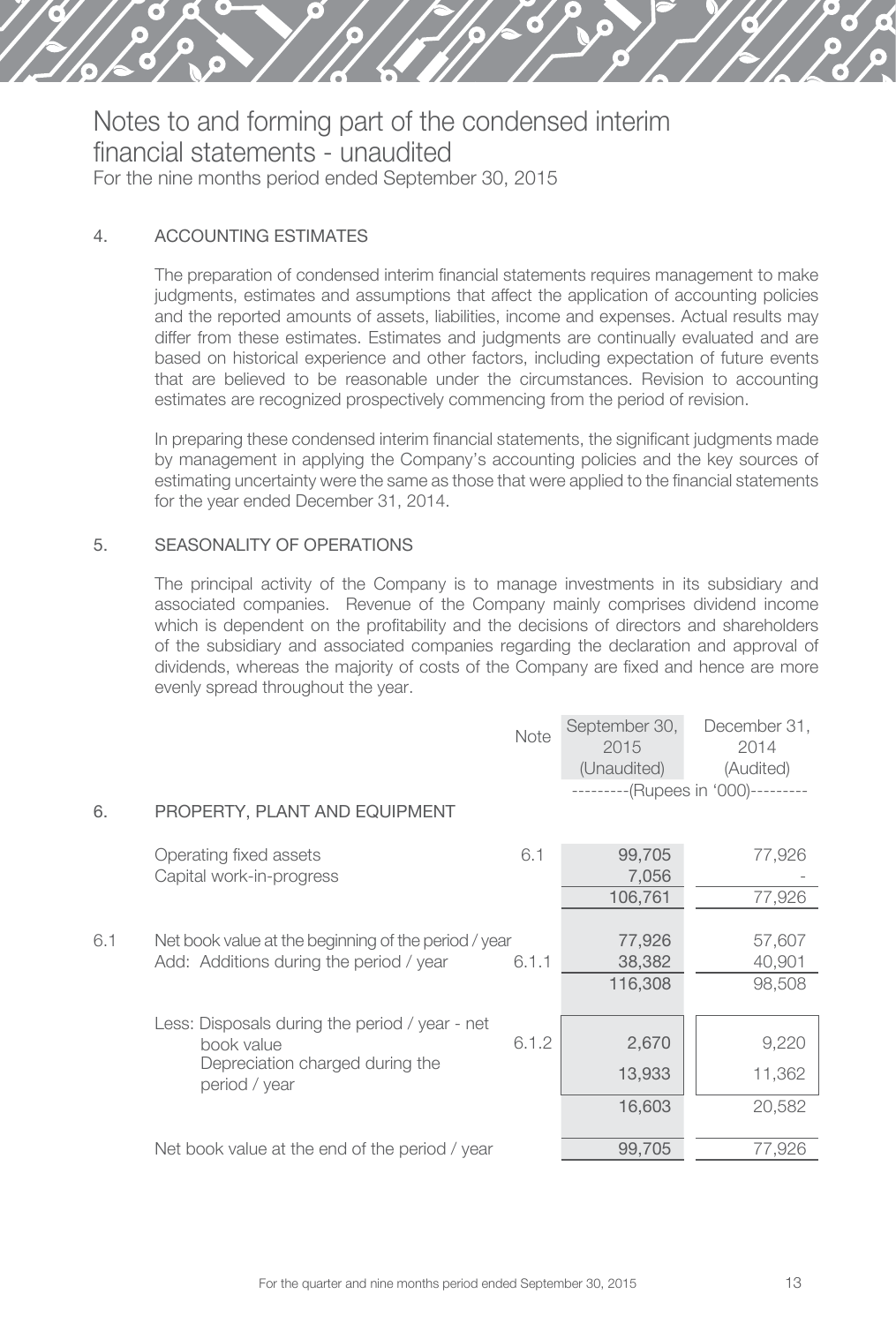# Notes to and forming part of the condensed interim financial statements - unaudited

For the nine months period ended September 30, 2015

|       | Note                                                                                               | September 30,<br>2015                | December 31,<br>2014               |
|-------|----------------------------------------------------------------------------------------------------|--------------------------------------|------------------------------------|
|       |                                                                                                    | (Unaudited)                          | (Audited)                          |
|       |                                                                                                    |                                      | ---------(Rupees in '000)--------- |
| 6.1.1 | Additions during the period / year                                                                 |                                      |                                    |
|       | Leasehold improvements<br>Furniture, fittings and equipment                                        | 1,062                                | 10,406<br>6,743                    |
|       | Motor vehicles<br>Data processing equipment                                                        | 30,584<br>6,736                      | 19,346<br>4,406                    |
|       |                                                                                                    | 38,382                               | 40,901                             |
| 6.1.2 | Disposals during the period / year - net book value                                                |                                      |                                    |
|       | Data processing equipment<br>Motor vehicles                                                        | 183<br>2,487                         | 384<br>8,836                       |
|       |                                                                                                    | 2,670                                | 9,220                              |
|       |                                                                                                    | September 30,<br>2015<br>(Unaudited) | December 31,<br>2014               |
|       |                                                                                                    |                                      | (Audited)<br>Restated<br>note 3.3  |
| 7.    | <b>LONG TERM INVESTMENTS</b>                                                                       |                                      | ---------(Rupees in '000)--------- |
|       | 7.1<br>Investment in subsidiary companies<br>Investment in associates - quoted<br>7.2              | 51,073,551                           | 1,615,119<br>29,264,984            |
|       | Investment in an associate - unquoted<br>7.3                                                       | 174,030<br>51,247,581                | 231,620<br>31,111,723              |
| 7.1   | Investment in subsidiary companies                                                                 |                                      |                                    |
|       | DH Fertilizers Limited - unquoted<br>7.1.1                                                         |                                      | 1,615,119                          |
|       | 7.1.2<br>Bubber Sher (Private) Limited                                                             |                                      |                                    |
|       |                                                                                                    |                                      | 1,615,119                          |
| 7.1.1 | DH Fertilizers Limited - unquoted                                                                  |                                      |                                    |
|       | 100,000,000 (December 31, 2014: 100,000,000)<br>ordinary shares of Rs 10 each                      | 1,615,119                            | 1,615,119                          |
|       | Less: Disposal of 100,000,000 (December 31,<br>2014: Nil) ordinary shares of Rs 10 each<br>7.1.1.2 | (1,615,119)                          |                                    |
|       | Nil (2014: 100,000,000) ordinary                                                                   |                                      |                                    |
|       | shares of Rs 10 each                                                                               |                                      | 1,615,119                          |

Percentage of holding Nil (December 31, 2014: 100%)

7.1.1.1 DH Fertilizers Limited (DHFL), is a public unlisted company incorporated under the Ordinance and its principal activity is the production, purchase and sale of fertilizers.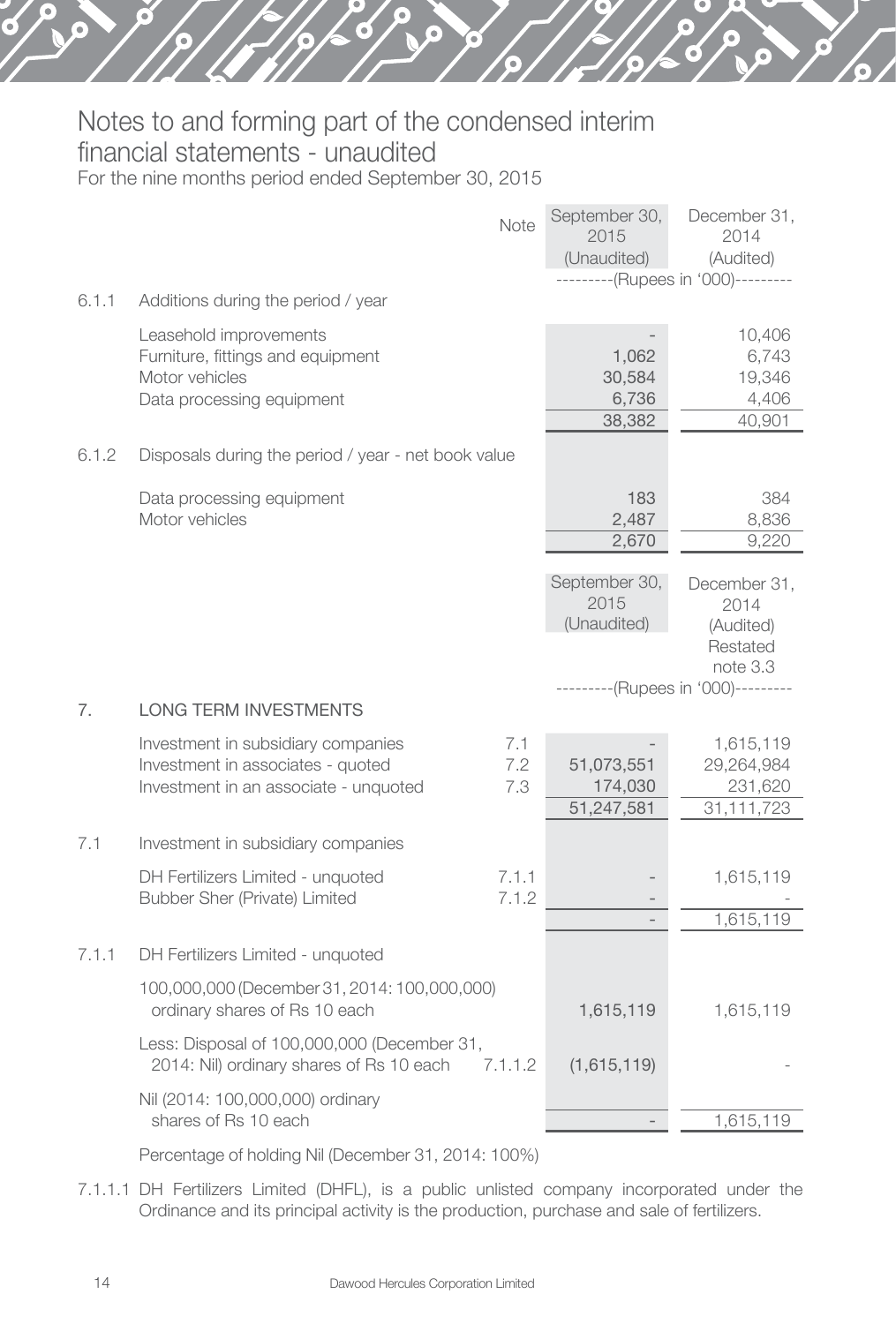- 7.1.1.2 As explained in detail in note 1.2 above, investment in DHFL has been disposed off following the signing of the SPA with Pakarab Fertilizers Limited (PAFL) and the shares have been transferred in the name of Fatima Fertilizer Company Limited (assignee of PAFL). Fatima Fertilizer Company Limited is required to satisfy certain conditions before the last completion date i.e. January 1, 2016 as per the terms of the SPA failing which the SPA will stand terminated.
- 7.1.2 Bubber Sher (Private) Limited

During the period, the Company invested in Bubber Sher (Private) Limited (BSPL) at a cost of Rs 10,000 divided into 1,000 ordinary shares of Rs 10/- each. BSPL is a private limited company and its principal activity is sale, marketing and distribution of fertilizers and its derivatives, insecticides, pesticides, and all kinds of agricultural, 'fruit growing and other' chemicals. Investment in BSPL has also been disposed off following the signing of a separate SPA with Pakarab Fertilizers Limited (PAFL). The shares have been transferred in the name of Fatima Fertilizer Company Limited (assignee of PAFL).

|       |                                                                                                                 | Note  | September 30,<br>2015<br>(Unaudited) | December 31,<br>2014<br>(Audited)  |
|-------|-----------------------------------------------------------------------------------------------------------------|-------|--------------------------------------|------------------------------------|
|       |                                                                                                                 |       |                                      | Restated<br>Note 3.3               |
| 7.2   | Investment in associates - quoted                                                                               |       |                                      | ---------(Rupees in '000)--------- |
|       | <b>Engro Corporation Limited</b>                                                                                | 7.2.1 | 36,284,103                           | 27,944,187                         |
|       | The Hub Power Company Limited                                                                                   | 7.2.2 | 14,789,448                           | 1,320,797                          |
|       |                                                                                                                 |       | 51,073,551                           | 29,264,984                         |
| 7.2.1 | <b>Engro Corporation Limited</b><br>175,012,555 (January 1, 2014: 175,012,555)<br>ordinary shares of Rs 10 each |       | 27,944,187                           | 26,195,652                         |
|       | Add: 19,960,000 (2014: Nil) ordinary<br>shares purchased from DHFL                                              | 7.2.1 | 5,883,678                            |                                    |
|       | Share of profit for the period / year                                                                           |       | 4,278,195                            | 2,510,373                          |
|       | Gain on dilution of share                                                                                       |       |                                      | 646,760                            |
|       | Share of other comprehensive income / (loss)<br>Dividend for the period / year                                  |       | 8,019<br>(1,829,976)                 | (13, 734)<br>(1, 394, 864)         |
|       |                                                                                                                 |       | 2,456,238                            | 1,748,535                          |
|       | 194,972,555 (December 31, 2014:                                                                                 |       |                                      |                                    |
|       | 175,012,555) ordinary shares of Rs 10 each                                                                      |       | 36,284,103                           | 27,944,187                         |

Percentage of holding 37.22% (December 31, 2014: 33.41%)

- 7.2.1.1 The market value of investment in Engro Corporation Limited (ECL) as at September 30, 2015 was Rs 58,176 million (December 31, 2014: Rs 38,767 million).
- 7.2.1.2 As more fully explained in note 1.3, these shares were purchased from DHFL at market value of Rs 294.60 per share prevailing on the date of transaction i.e. June 8, 2015.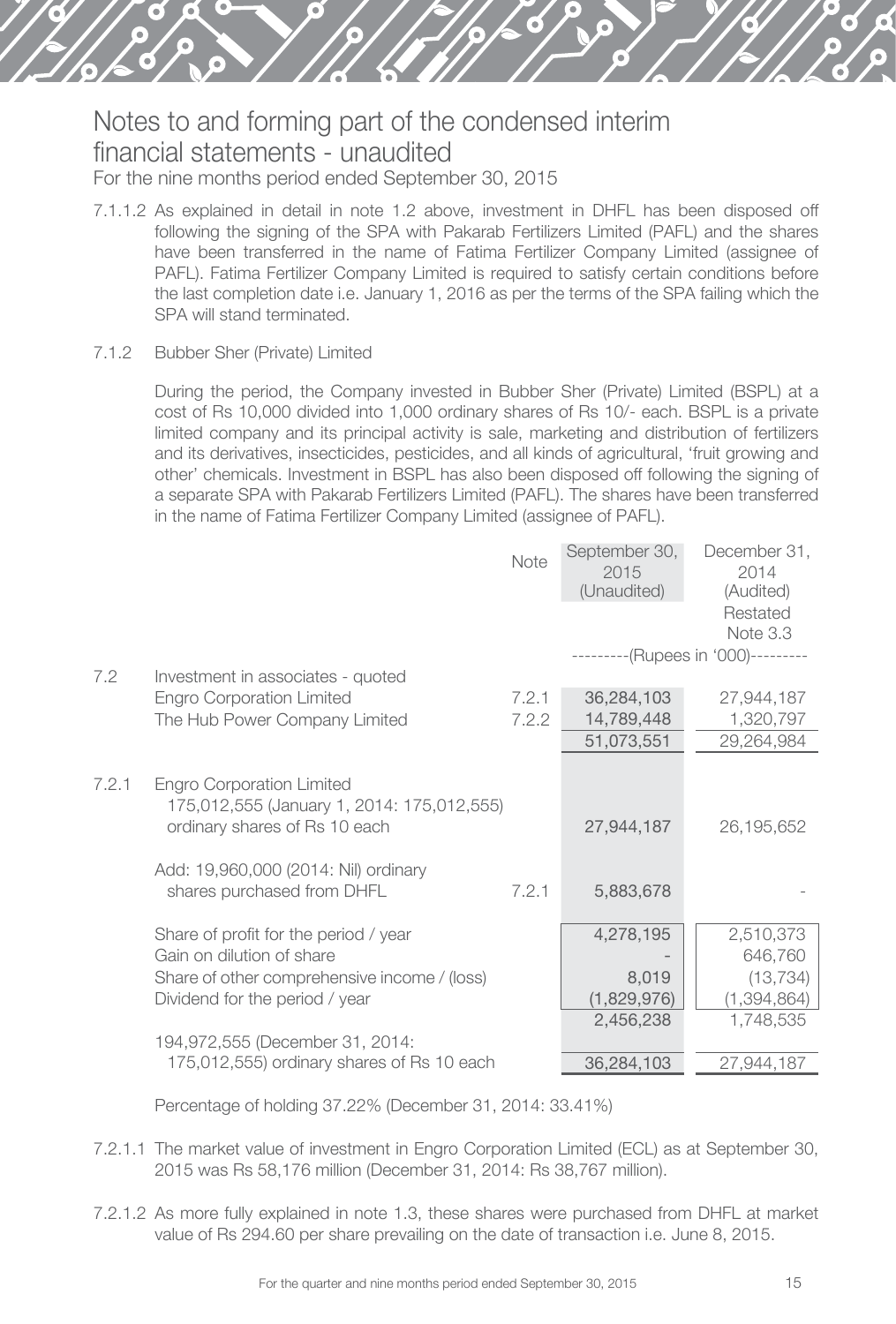- 7.2.1.3 Financial results of ECL for the quarter and nine months ended June 30, 2015 have been used for the application of equity method of accounting, since financial results of ECL for the period ended September 30, 2015 were not available till the finalization of these condensed interim financial statements.
- 7.2.1.4 The details of shares pledged as security against finance facilities are as follows:

|       |                                                                                                   |                                | As at September 30, 2015           |                                      |         |                                                                            | As at December 31, 2014            |                                                           |
|-------|---------------------------------------------------------------------------------------------------|--------------------------------|------------------------------------|--------------------------------------|---------|----------------------------------------------------------------------------|------------------------------------|-----------------------------------------------------------|
|       | Bank                                                                                              | Number<br>of shares<br>pledged | Face value<br>of pledged<br>shares | Market value<br>of pledged<br>shares |         | Number<br>of shares<br>pledged                                             | Face value<br>of pledged<br>shares | Market value<br>of pledged<br>shares                      |
|       |                                                                                                   | (in '000)                      | ----(Rupees in '000) ----          |                                      |         | (in '000)                                                                  |                                    | ---- (Rupees in '000) ----                                |
|       | Pledged against financing facilities                                                              |                                |                                    |                                      |         |                                                                            |                                    |                                                           |
|       | availed by the Company<br>Bank Al Habib Limited                                                   | 5,540                          | 55,400                             | 1,653,025                            |         | 5,540                                                                      | 55,400                             | 1,227,165                                                 |
|       | United Bank Limited                                                                               | 1.900                          | 19,000                             |                                      | 566.922 | 1.900                                                                      | 19,000                             | 420,869                                                   |
|       |                                                                                                   |                                |                                    |                                      |         |                                                                            |                                    |                                                           |
|       | Pledged against financing facilities<br>availed by DHFL                                           |                                |                                    |                                      |         |                                                                            |                                    |                                                           |
|       | Meezan Bank Limited                                                                               | 29,000                         | 290,000                            | 8,653,020                            |         | 29,000                                                                     | 290,000                            | 6,423,790                                                 |
|       | Pledged against potential liabilities<br>of DHFL in favor of Fatima<br>Fertilizer Company Limited |                                |                                    |                                      |         |                                                                            |                                    |                                                           |
|       | Meezan Bank Limited - as agent                                                                    | 15,131                         | 151,308                            | 4,514,728                            |         |                                                                            |                                    |                                                           |
|       |                                                                                                   |                                |                                    | Note                                 |         | September 30,<br>2015<br>(Unaudited)<br>---------(Rupees in '000)--------- |                                    | December 31,<br>2014<br>(Audited)<br>Restated<br>Note 3.3 |
| 7.2.2 | The Hub Power Company Limited                                                                     |                                |                                    |                                      |         |                                                                            |                                    |                                                           |
|       | 39,707,000 (January 1, 2014: 39,707,000)<br>ordinary shares of Rs 10 each                         |                                |                                    |                                      |         | 1,320,797                                                                  |                                    | 1,302,195                                                 |
|       | Add: 7,735,000 (2014: Nil) shares purchased<br>from Patek (Private) Limited                       |                                |                                    | 7.2.2.2                              |         | 731,698                                                                    |                                    |                                                           |

Add: 125,140,000 (2014: Nil) shares purchased from DHFL 7.2.2.3 12,145,723

Share of profit for the period / year 750,233 277,020<br>
Share of other comprehensive loss (287) (505) Share of other comprehensive loss (287) (505)<br>Dividend for the period / year (158,716) (257,913) Dividend for the period / year (158,716) (257,913)<br>591,230 (257,913) (257,913)

172,582,000 (December 31, 2014: 39,707,000)

Percentage of holding 14.91% (December 31, 2014: 3.43%)

ordinary shares of Rs 10 each 14,789,448 1,320,797

591,230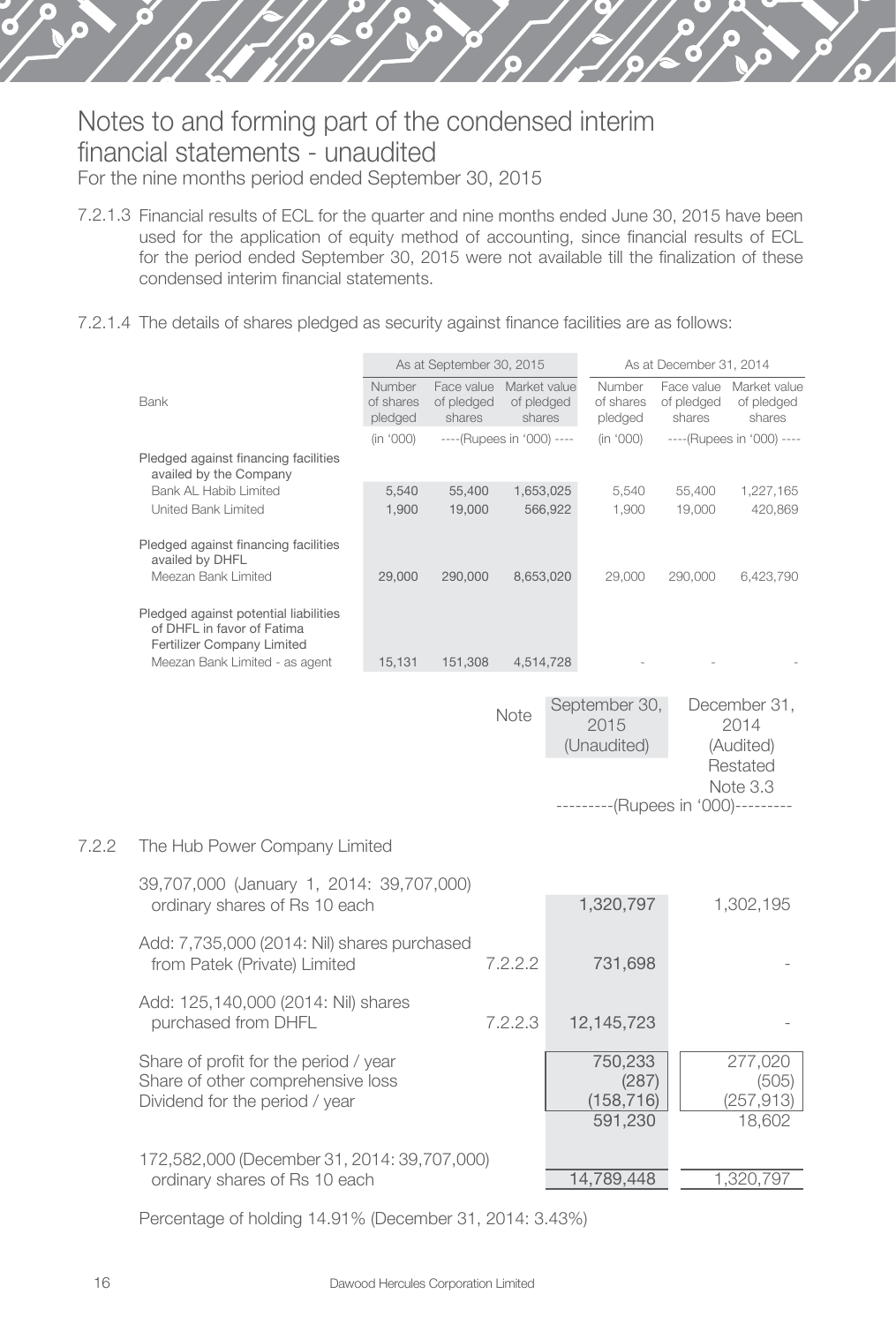- 7.2.2.1 The market value of investment in the Hub Power Company Limited (HUBCO) as at September 30, 2015 was Rs 16,954 million (December 31, 2014: Rs 3,111 million).
- 7.2.2.2 Shareholders of the Company in their Annual General Meeting held on April 24, 2015 authorized the purchase of these shares from Patek (Private) Limited. The purchase transaction was executed on May 21, 2015 at the market value of Rs 94.50 per share prevailing on that date through the Negotiated Deal Market mechanism of the Karachi Stock Exchange.
- 7.2.2.3 As more fully explained in note 1.3, these shares were purchased from DHFL at market value of Rs 97.00 per share prevailing on the date of transaction i.e. June 8, 2015.
- 7.2.2.4 The Company has 14.91% (2014: 14.25%) of the voting power in HUBCO. Due to the representation of the Company's nominees on the Board of Directors of HUBCO, participation in policy making process and being the single largest private shareholder, the Company has significant influence over HUBCO.
- 7.2.2.5 Financial results of HUBCO for the quarter and nine months ended June 30, 2015 have been used for the application of equity method of accounting, since financial results of HUBCO for the period ended September 30, 2015 were not available till the finalization of these condensed interim financial statements.
- 7.2.2.6 The details of shares pledged as security against long term finance and short term running finance facilities are as follows:

|                                                                |                                | As at September 30, 2015           |                                      |                                | As at December 31, 2014            |                                      |
|----------------------------------------------------------------|--------------------------------|------------------------------------|--------------------------------------|--------------------------------|------------------------------------|--------------------------------------|
| Bank                                                           | Number<br>of shares<br>pledged | Face value<br>of pledged<br>shares | Market value<br>of pledged<br>shares | Number<br>of shares<br>pledged | Face value<br>of pledged<br>shares | Market value<br>of pledged<br>shares |
|                                                                | (in '000)                      |                                    | ----(Rupees in '000) ----            | (in '000)                      |                                    | ----(Rupees in '000) ----            |
| Pledged against financing facilities<br>availed by the Company |                                |                                    |                                      |                                |                                    |                                      |
| Long Term:                                                     |                                |                                    |                                      |                                |                                    |                                      |
| Allied Bank Limited                                            | 82.570                         | 825.700                            | 8,111,677                            | 12,581                         | 125,810                            | 985,847                              |
| Short Term:                                                    |                                |                                    |                                      |                                |                                    |                                      |
| Bank Al Habib Limited                                          | 31.256                         | 312.560                            | 3,070,589                            | 13,500                         | 135,000                            | 1,057,860                            |
| United Bank Limited                                            | 15,656                         | 156,560                            | 1.538.045                            | 10,000                         | 100,000                            | 783,600                              |
|                                                                |                                |                                    |                                      |                                |                                    |                                      |
| Pledged against financing facilities<br>availed by DHFL        |                                |                                    |                                      |                                |                                    |                                      |
| Allied Bank Limited                                            | 26,720                         | 267,200                            | 2,624,973                            |                                |                                    |                                      |
| Habib Metropolitan Bank                                        | 10,280                         | 102,800                            | 1,009,907                            |                                |                                    |                                      |
| Habib Bank Limited                                             | 6.100                          | 61,000                             | 599.264                              |                                |                                    |                                      |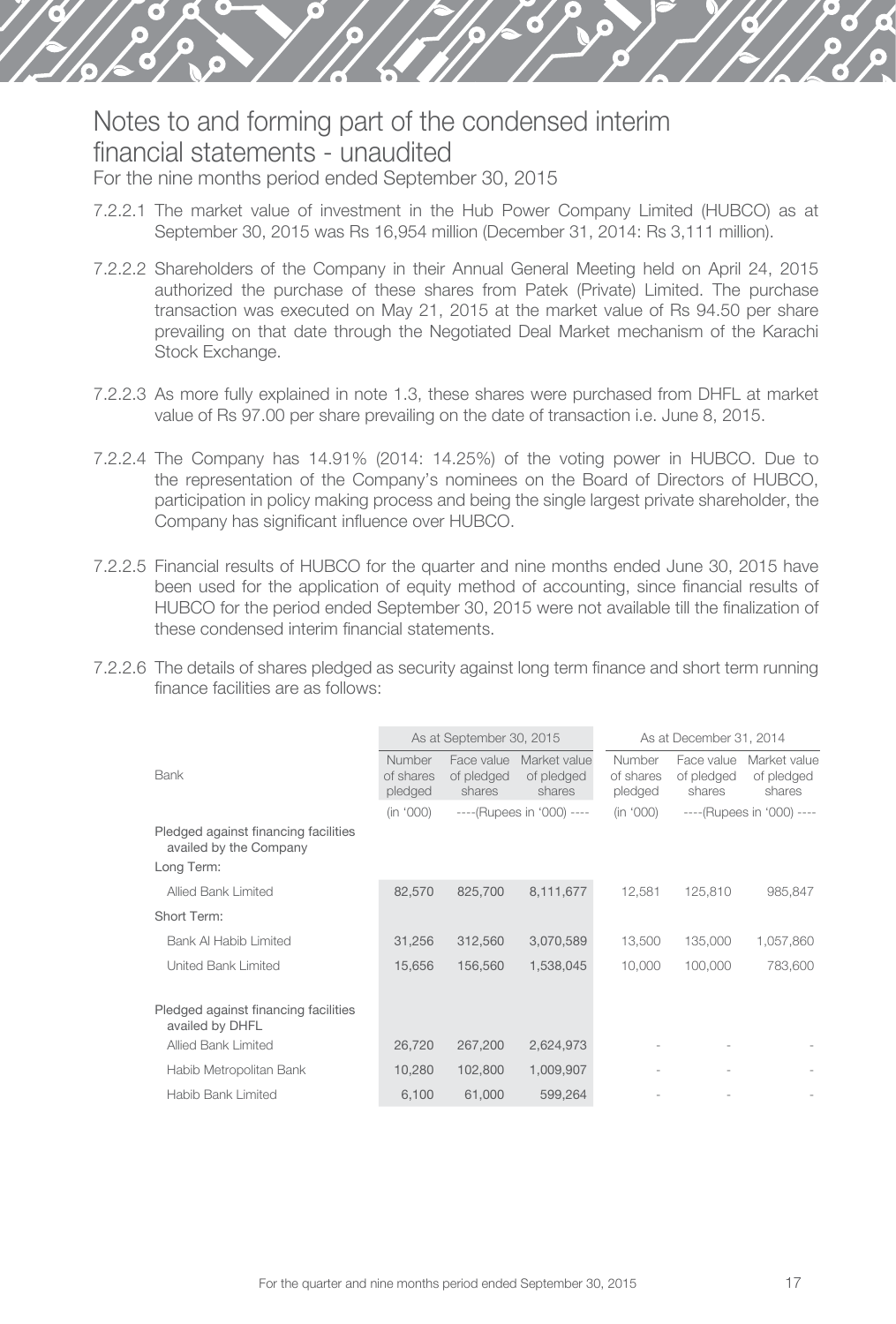|     |                                                                                      | Note | September 30,<br>2015<br>(Unaudited) | December 31.<br>2014<br>(Audited)              |
|-----|--------------------------------------------------------------------------------------|------|--------------------------------------|------------------------------------------------|
|     |                                                                                      |      |                                      | Restated<br>---------(Rupees in '000)--------- |
| 7.3 | Investment in an associate - unquoted<br>e2e Busniess Enterprises (Private) Limited  |      |                                      |                                                |
|     | 23,770,701 (January 1, 2014: 17,514,633)<br>ordinary shares of Rs 10 each            |      | 231,620                              | 175,146                                        |
|     | Add: Nil (2014: 6,256,068) ordinary shares<br>subscribed to during the period / year |      |                                      | 62,561                                         |
|     | Share of loss for the period / year<br>Share of other comprehensive income / (loss)  |      | (57, 590)<br>(57, 590)               | (6,087)<br>(6,087)                             |
|     | 23,770,701 (December 31, 2014: 23,770,701)<br>ordinary shares of Rs 10 each          |      | 174.030                              | 231,620                                        |

Percentage of holding 39% (December 31, 2014: 39%)

- 7.3.1 e2e Business Enterprises (Private) Limited (e2eBE) is a company set up for the production of Rice Bran Oil (RBO). This is a green field project having annual production capacity of 9,700 tons of RBO. e2eBE is in the construction phase of the RBO project, costs are being incurred on an ongoing basis which are expected to be recovered after commencement of commercial production. However, following the equity method of accounting, the share of losses incurred to date has been recognized in these condensed interim financial statements.
- 7.3.2 Condensed interim financial statements of e2eBE for the quarter and nine months ended September 30, 2015 have been used for the purpose of application of the equity method.

#### 8. RECEIVABLE FROM FATIMA FERTILIZER COMPANY LIMITED

This represents receivable of Rs 1,192 million from Fatima Fertilizer Company Limited against total sale consideration of Rs 1,992 million for DHFL and BSPL disposal.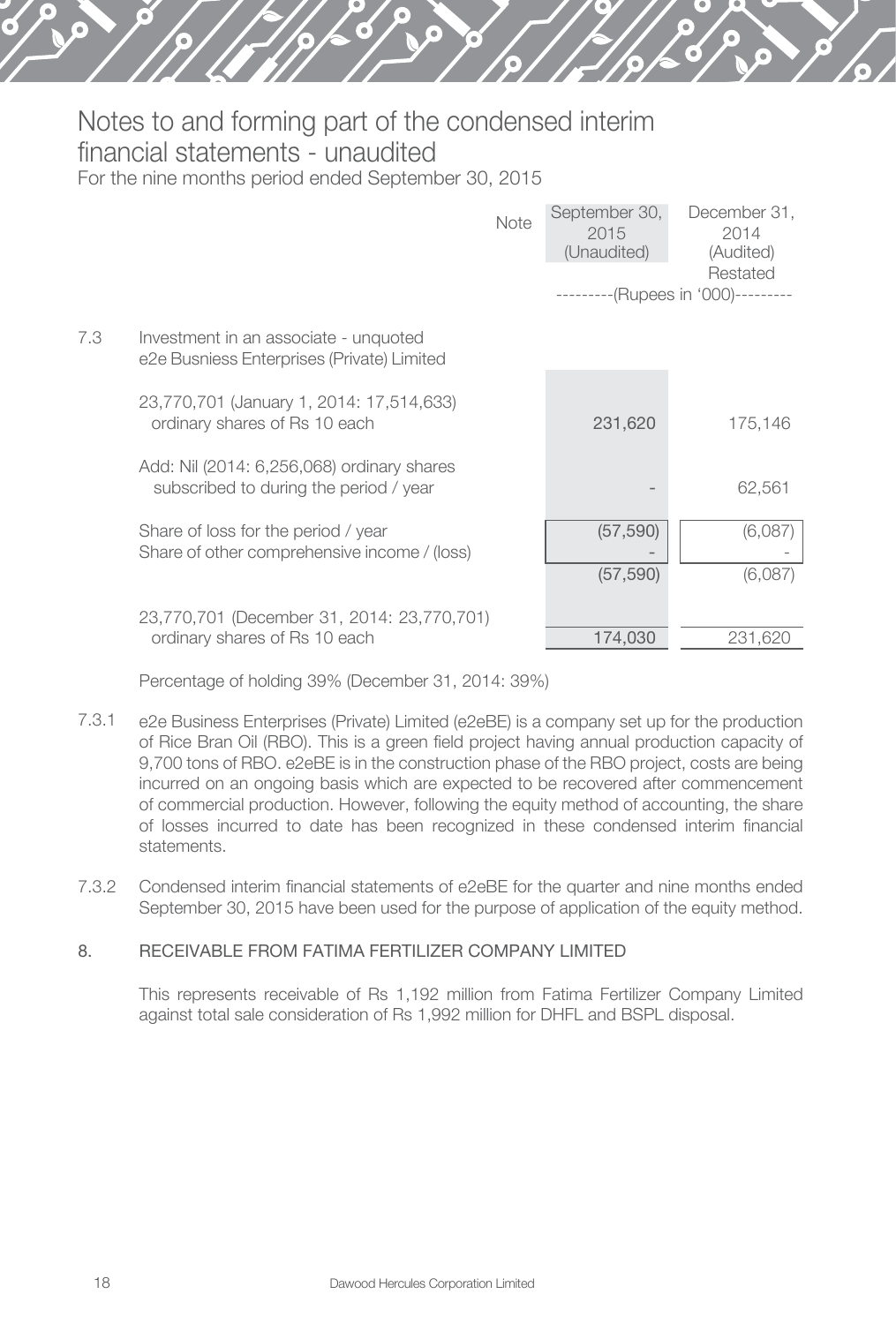|     |                                              | Note | September 30,<br>2015<br>(Unaudited) | December 31,<br>2014<br>(Audited)<br>---------(Rupees in '000)--------- |
|-----|----------------------------------------------|------|--------------------------------------|-------------------------------------------------------------------------|
| 9.  | LONG TERM FINANCING                          |      |                                      |                                                                         |
|     | Long term finance under markup arrangement   | 9.2  | 242,585                              | 330,465                                                                 |
|     | Syndicated term finance arrangement          | 9.3  | 3,750,000                            |                                                                         |
|     |                                              | 9.1  | 3,992,585                            | 330,465                                                                 |
|     | Less: Current portion of long term financing |      | 103,442                              | 87,880                                                                  |
|     |                                              |      | 3,889,143                            | 242,585                                                                 |
|     |                                              |      |                                      |                                                                         |
| 9.1 | Balance as at January 1                      |      | 330,465                              | 338,798                                                                 |
|     | Availed during the period / year             | 9.3  | 3,750,000                            | 26,000                                                                  |
|     | Repayments during the period / year          |      | (87, 880)                            | (34, 333)                                                               |
|     | Balance as at September 30 / December 31     |      | 3,992,585                            | 330,465                                                                 |

- 9.2 This represents utilized portion of long term finance facility under mark-up arrangement from Allied Bank Limited (ABL) aggregating Rs 380 million (December 31, 2014: Rs 380 million). The finance facility is secured by way of hypothecation charge over all assets of the Company with 25% margin and pledge of HUBCO shares with 50% margin as more fully explained in note 7.2.2.6. The facility carries mark-up at the rate of six months KIBOR plus 200 basis points per annum. The facility is for the period of 5 years and is payable semi annually in arrears with the first principal repayment made on July 5, 2013. The facility will be repaid in full by July 2017.
- 9.3 This represents utilized portion of syndicated term finance facility of Rs 4,000 million (December 31, 2014: Nil) sanctioned by a syndicate of banks led by Allied Bank Limited as investment agent. The facility is secured against shares of HUBCO at 50% margin as detailed in note 7.2.2.6. The facility carries mark-up at the rate of six months KIBOR plus 200 basis points per annum payable semi annually. The facility is for a period of 5 years and the principal will be payable semi annually in equal installments at the expiry of the 2 years grace period commencing from May 2017.

#### 10. SHORT TERM RUNNING FINANCE

This represents utilized portion of short term running finance facilities aggregating to Rs 3,000 million (December 31, 2014: Rs 2,000 million) from commercial banks obtained under mark-up arrangements expiring on various dates upto May 31, 2016. These facilities are secured by way of pledge of ECL and HUBCO shares as more fully explained in note 7.2.1.4 and 7.2.2.6. Rate of mark-up applicable to these facilities ranges between three months KIBOR plus 95 to 125 basis points (December 31, 2014: three months KIBOR plus 100 to 125 basis points) per annum.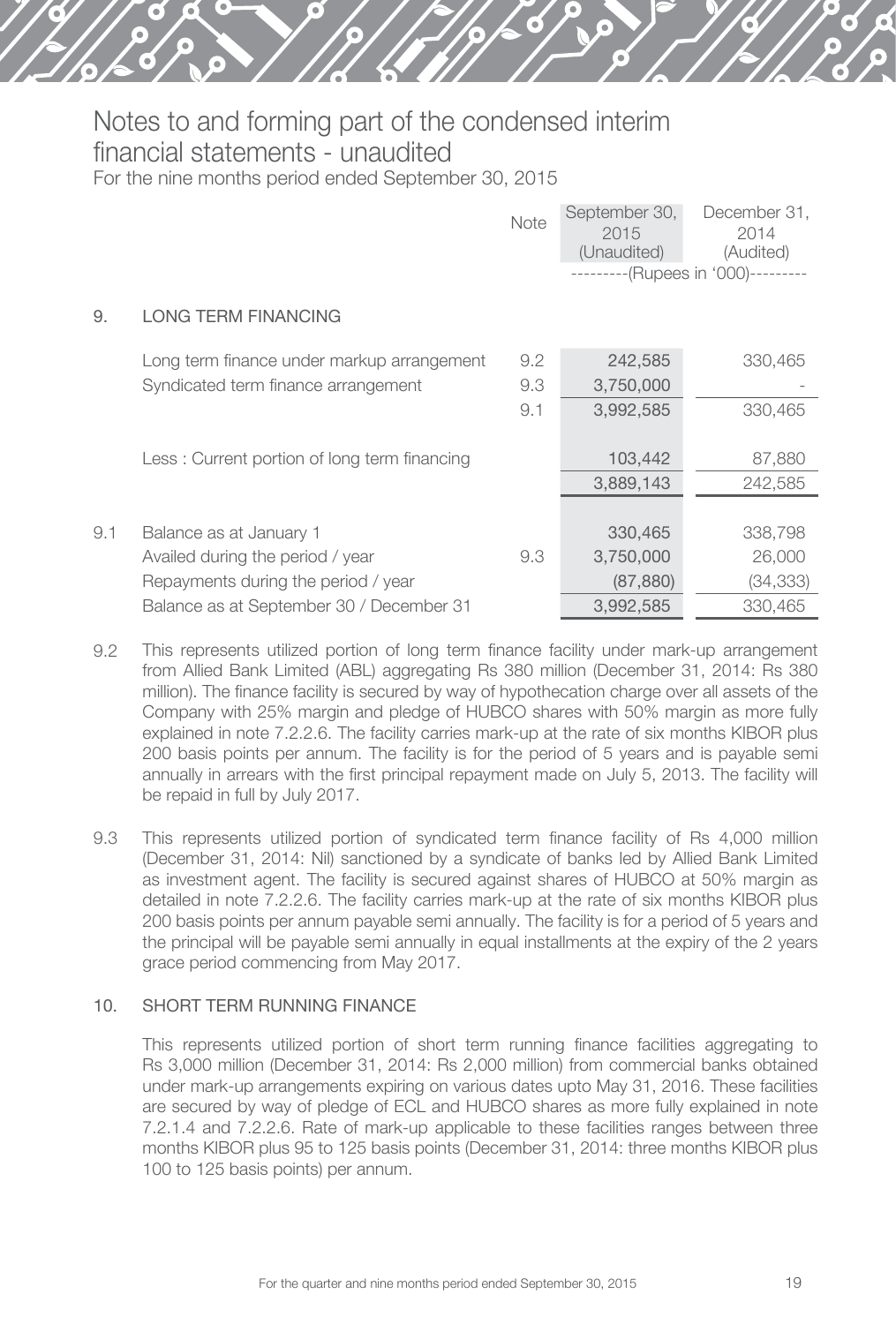|     |                          | September 30,<br>2015<br>(Unaudited) | December 31,<br>2014<br>(Audited)<br>---------(Rupees in '000)--------- |
|-----|--------------------------|--------------------------------------|-------------------------------------------------------------------------|
| 11. | TRADE AND OTHER PAYABLES |                                      |                                                                         |

| Creditors          | 348,851 | 2.958   |
|--------------------|---------|---------|
| Accrued expenses   | 339,056 | 169.963 |
| Unclaimed dividend | 25.228  | 23.466  |
| Others             | 141     | 905     |
|                    | 713.276 | 197.292 |

#### 12. CONTINGENCIES AND COMMITMENTS

- 12.1 Contingent liabilities
- 12.1.1 The Company has issued a corporate guarantee to a syndicate of financial institutions through Meezan Bank Limited acting as investment agent to guarantee up to a maximum of Rs 6,400 million (December 31, 2014: Rs 6,400 million) relating to the Diminishing Musharaka Finance facility of Rs 4,800 million (December 31, 2014: Rs 4,800 million) availed by DHFL. The Diminishing Musharaka Finance Facility has been repaid in full and a formal request for release of the corporate guarantee has been made. The corporate guarantee will be released before December 31, 2015.

|      |                                           | September 30, | December 31,                       |
|------|-------------------------------------------|---------------|------------------------------------|
|      |                                           | 2015          | 2014                               |
|      |                                           | (Unaudited)   | (Audited)                          |
|      |                                           |               | ---------(Rupees in '000)--------- |
| 12.2 | Commitments in respect of operating lease |               |                                    |
|      | not later than one year                   | 5.332         | 2.315                              |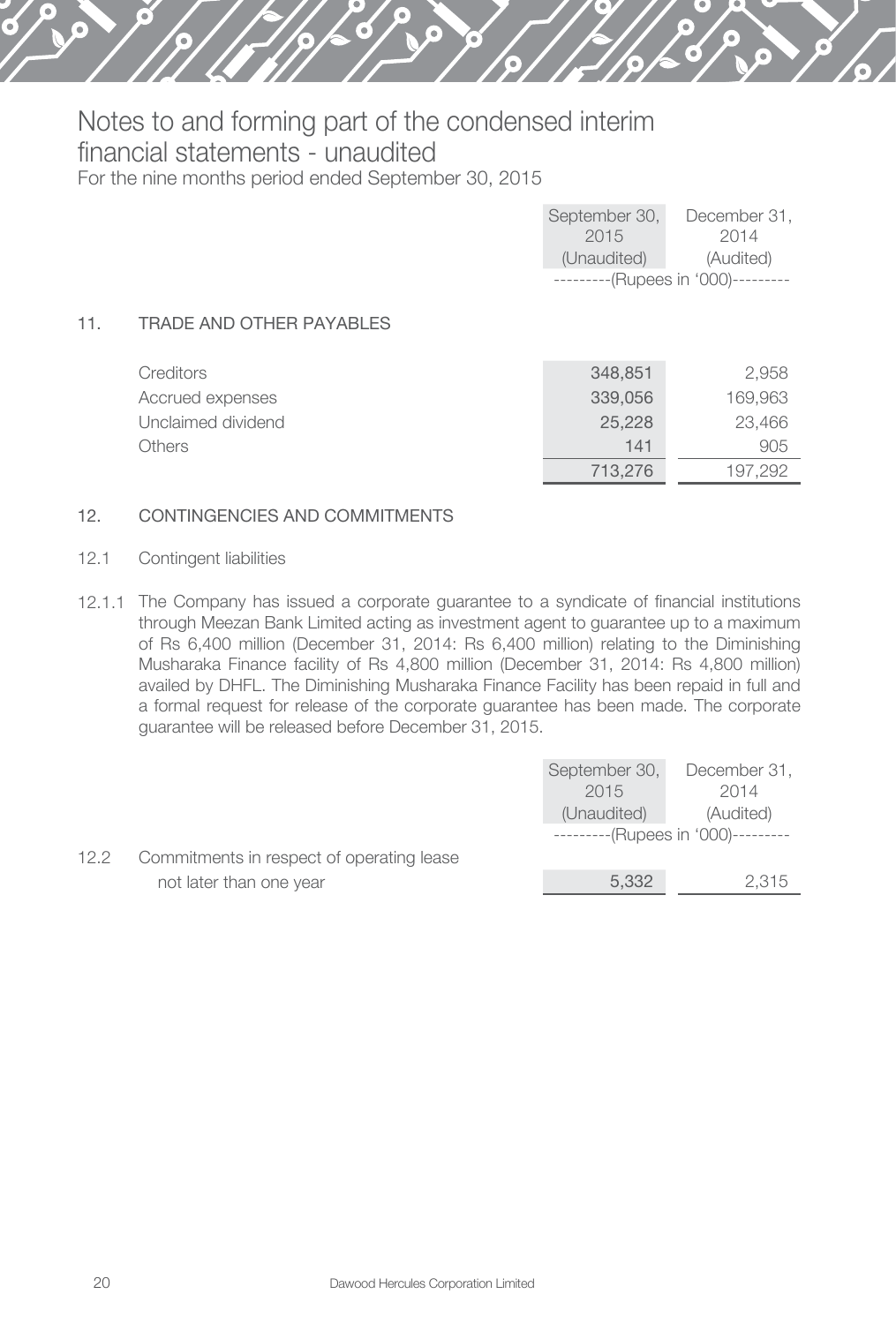|     |                                              | <b>Note</b> |                       | Nine months period ended                     |
|-----|----------------------------------------------|-------------|-----------------------|----------------------------------------------|
|     |                                              |             | September 30,<br>2015 | September 30,<br>2014                        |
|     |                                              |             | (Unaudited)           | (Unaudited)                                  |
|     |                                              |             |                       | Restated<br>Note 3.3<br>--(Rupees in '000)-- |
| 13. | <b>INCOME</b>                                |             |                       |                                              |
|     | Dividend income - ex subsidiary              | 13.1        | 18,018,795            |                                              |
|     | Share of profit of associates                |             |                       |                                              |
|     | - Engro Corporation Limited                  |             | 4,278,195             | 1,833,394                                    |
|     | - Hub Power Company Limited                  |             | 750,233               | 194,350                                      |
|     | - e2e Business Enterprises (Private) Limited |             | (57, 590)             |                                              |
|     |                                              |             | 4,970,838             | 2,027,744                                    |
|     |                                              |             | 22,989,633            | 2,027,744                                    |

13.1 This represents dividend income from DHFL - an ex wholly owned subsidiary.

| Note | Nine months period ended           |               |  |  |
|------|------------------------------------|---------------|--|--|
|      | September 30,                      | September 30, |  |  |
|      | 2015                               | 2014          |  |  |
|      | (Unaudited)                        | (Unaudited)   |  |  |
|      |                                    | Restated      |  |  |
|      |                                    | Note 3.3      |  |  |
|      | ---------(Rupees in '000)--------- |               |  |  |

#### 14. CASH UTILIZED IN OPERATIONS

| items:<br>Depreciation and amortization<br>8,842<br>14,034<br>92.875<br>98,300<br>Finance cost<br>Gain on disposal of property, plant and<br>(2,577)<br>(1,058)<br>equipment<br>Gain on disposal of subsidiary companies<br>(376, 883) | 1.627.384 |
|----------------------------------------------------------------------------------------------------------------------------------------------------------------------------------------------------------------------------------------|-----------|
|                                                                                                                                                                                                                                        |           |
|                                                                                                                                                                                                                                        |           |
|                                                                                                                                                                                                                                        |           |
|                                                                                                                                                                                                                                        |           |
|                                                                                                                                                                                                                                        |           |
|                                                                                                                                                                                                                                        |           |
| Loss on disposal of assets classified as held<br>92,135<br>for sale                                                                                                                                                                    |           |
| Unrealized exchange loss<br>5,603                                                                                                                                                                                                      |           |
| (22,989,633)<br>(2,027,744)<br>Income                                                                                                                                                                                                  |           |
| Provision for staff retirement and other                                                                                                                                                                                               |           |
| service benefits<br>4,036<br>2,553                                                                                                                                                                                                     |           |
| Income received from bank deposits<br>(8,566)<br>(204)                                                                                                                                                                                 |           |
| 433,365<br>(192, 835)<br>Working capital changes<br>14.1                                                                                                                                                                               |           |
| (755, 531)<br>Cash utilized in operations<br>(392,627)                                                                                                                                                                                 |           |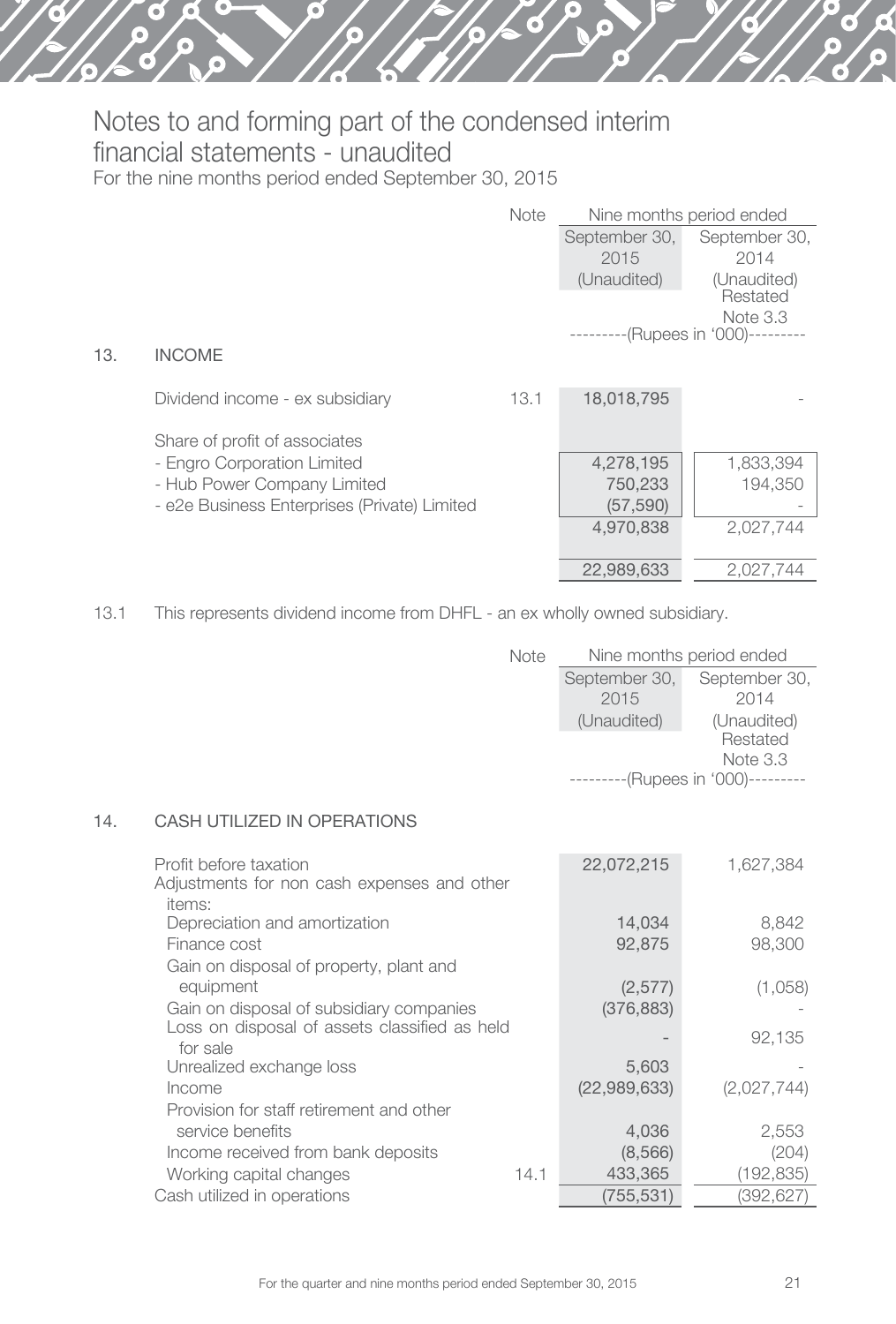|      |                                              | Note | Nine months period ended |                                   |
|------|----------------------------------------------|------|--------------------------|-----------------------------------|
|      |                                              |      | September 30,            | September 30,                     |
|      |                                              |      | 2015                     | 2014                              |
|      |                                              |      | (Unaudited)              | (Unaudited)                       |
|      |                                              |      |                          | Restated                          |
|      |                                              |      |                          | Note 3.3<br>--(Rupees in '000)--- |
|      |                                              |      |                          |                                   |
| 14.1 | Working capital changes                      |      |                          |                                   |
|      | (Increase) / decrease in current assets      |      |                          |                                   |
|      | Short term advances                          |      | (7, 298)                 | (293)                             |
|      | Short term deposits and prepayments          |      | (68, 540)                | 9,452                             |
|      | Other receivables                            |      | 1,540                    | (21, 389)                         |
|      | Interest accrued on bank deposits            | and  |                          |                                   |
|      | investments                                  |      | 915                      |                                   |
|      |                                              |      | (73, 383)                | (12, 230)                         |
|      | Increase / (decrease) in current liabilities |      |                          |                                   |
|      | Trade and other payables                     |      | 506,748                  | (180,605)                         |
|      |                                              |      | 433,365                  | (192, 835)                        |
|      |                                              |      |                          |                                   |
| 15.  | CASH AND CASH EQUIVALENTS                    |      |                          |                                   |
|      |                                              |      |                          |                                   |
|      | Cash and bank balance                        |      | 3,209,684                | 3,857                             |
|      | Short term investments                       |      |                          |                                   |
|      | Short term running finance                   | 10   | (12,679)                 | (508,199)                         |
|      |                                              |      | 3,197,005                | (504,342)                         |

#### 16. FINANCIAL RISK MANAGEMENT AND FINANCIAL DISCLOSURES

#### 16.1 Financial risk factors

The Company's activities expose it to a variety of financial risks: market risk (including interest rate risk, currency risk and price risk), credit risk and liquidity risk.

These condensed interim financial statements do not include all financial risk management information and disclosures which are required in the annual financial statements and should be read in conjunction with the Company's annual financial statements as at December 31, 2014. There have been no changes in any risk management policies since the year end.

#### 17. RELATED PARTY TRANSACTIONS

Significant transactions with related parties are as follows: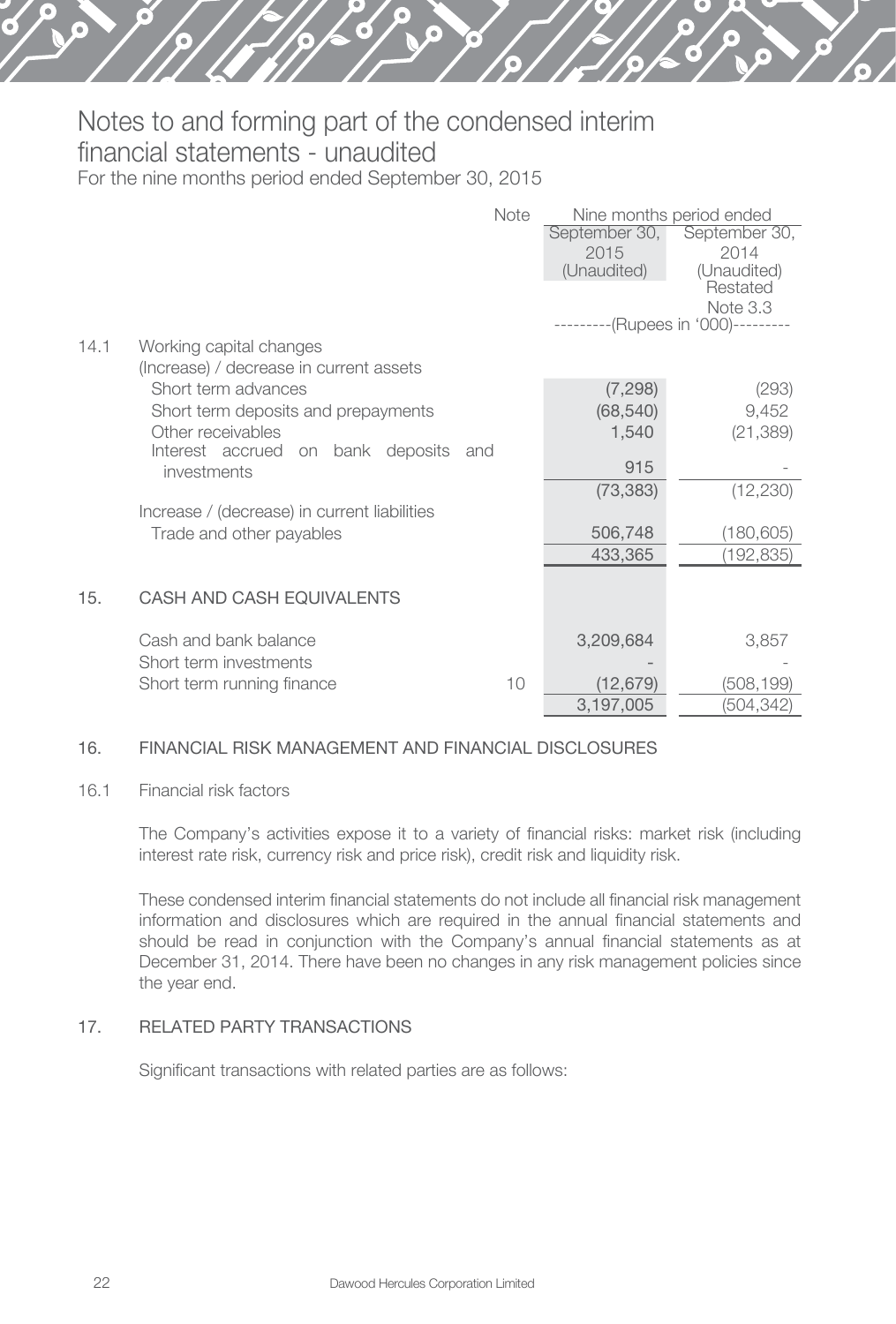|                                                                                                                                                                                                                                                               |                                                            | Nine months period ended           |  |
|---------------------------------------------------------------------------------------------------------------------------------------------------------------------------------------------------------------------------------------------------------------|------------------------------------------------------------|------------------------------------|--|
|                                                                                                                                                                                                                                                               | September 30,                                              | September 30,                      |  |
|                                                                                                                                                                                                                                                               | 2015                                                       | 2014                               |  |
|                                                                                                                                                                                                                                                               | (Unaudited)                                                | (Unaudited)                        |  |
|                                                                                                                                                                                                                                                               |                                                            | ---------(Rupees in '000)--------- |  |
| Subsidiary companies<br>Reimbursement of expenses by the Company<br>Reimbursement of expenses to the Company<br>Sale of goods and services<br>Purchase of goods and services<br>Purchase of investments<br>Dividend income<br>Investment in subsidiary - BSPL | 46<br>1,287<br>159<br>12<br>18,018,795<br>18,018,795<br>10 | 16,170<br>743<br>444               |  |
| Associates                                                                                                                                                                                                                                                    |                                                            |                                    |  |
| Purchase of goods and services                                                                                                                                                                                                                                | 16,517                                                     | 9,904                              |  |
| Sale of goods and services                                                                                                                                                                                                                                    | 3,984                                                      | 4,676                              |  |
| Dividend income                                                                                                                                                                                                                                               | 1,988,793                                                  | 1,494,118                          |  |
| Reimbursement of expenses from associates                                                                                                                                                                                                                     | 3,496                                                      | 8,317                              |  |
| Reimbursement of expenses to associates                                                                                                                                                                                                                       | 1,904                                                      | 1,538                              |  |
| Investment in e2eBE                                                                                                                                                                                                                                           |                                                            | 31,200                             |  |
| Commitment in respect of operating lease                                                                                                                                                                                                                      | 5,332                                                      | 3,651                              |  |
| Donations                                                                                                                                                                                                                                                     |                                                            | 487                                |  |
| Investment committed in e2eBE                                                                                                                                                                                                                                 |                                                            | 31,287                             |  |
| Key management personnel                                                                                                                                                                                                                                      |                                                            |                                    |  |
| Salaries and other short term employee benefits                                                                                                                                                                                                               | 142,356                                                    | 99,645                             |  |
| Post retirement benefit plans                                                                                                                                                                                                                                 | 8,363                                                      | 7,136                              |  |
| Sale of property, plant and equipment                                                                                                                                                                                                                         | 75                                                         | 5,254                              |  |
| Other related parties                                                                                                                                                                                                                                         |                                                            |                                    |  |
| Reimbursement of expenses from other related parties                                                                                                                                                                                                          |                                                            | 2,199                              |  |
| Reimbursement of expenses to other related parties                                                                                                                                                                                                            | 327                                                        |                                    |  |
| Membership fee and other subscriptions                                                                                                                                                                                                                        | 1,586                                                      | 1,818                              |  |
| Contribution to staff gratuity fund                                                                                                                                                                                                                           | 4,036                                                      | 2,553                              |  |
| Contribution to staff provident fund                                                                                                                                                                                                                          | 7,366                                                      | 4,583                              |  |

#### 18. GENERAL

- 18.1 All financial information, except as otherwise stated, has been rounded to the nearest thousand of rupees.
- 18.2 These condensed interim financial statements were authorized for issue by the Board of Directors on October 20, 2015.

Karachi Date: October 20, 2015 Samad Dawood Chief Executive

M. A.Aleem **Director**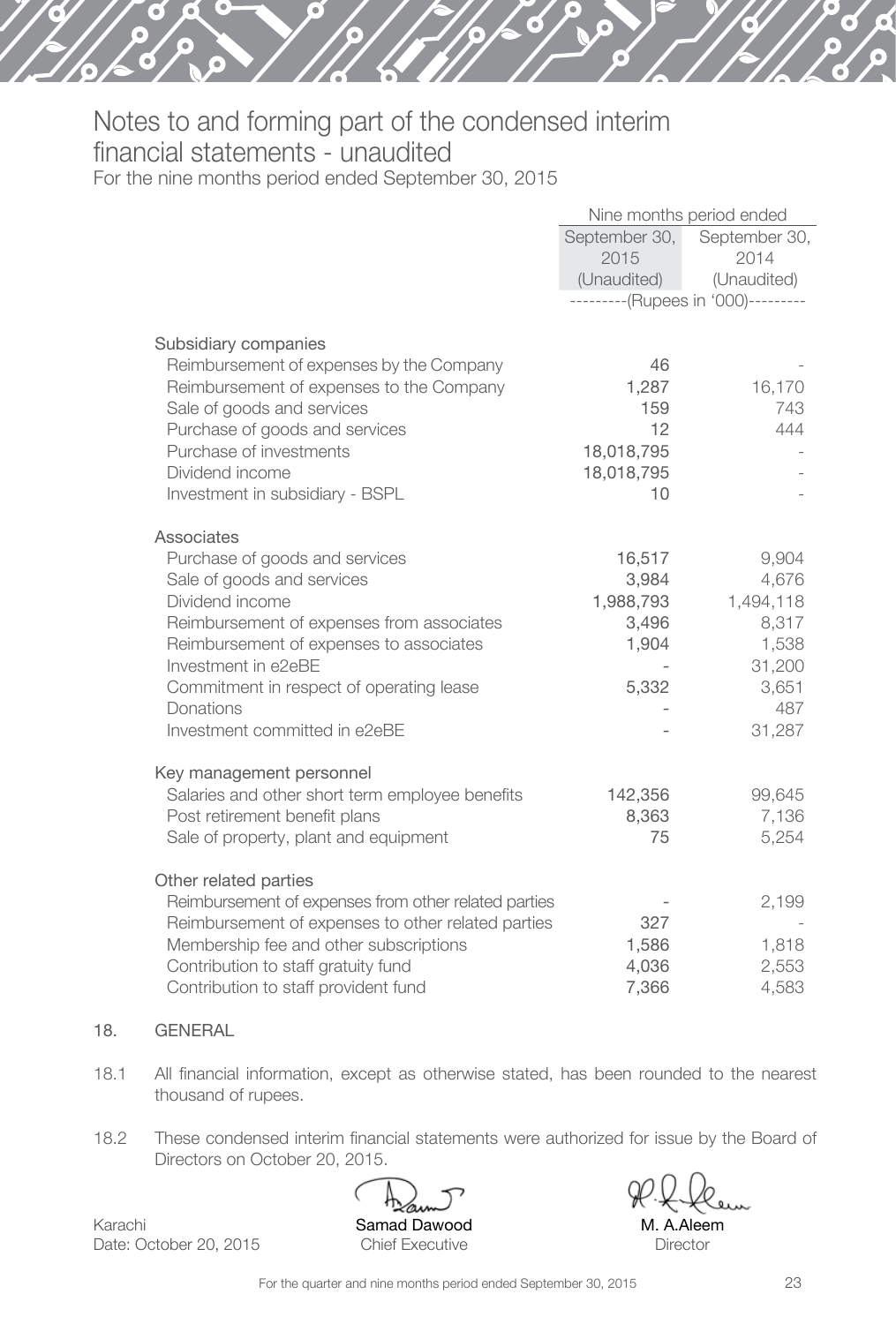| Notes |  |  |
|-------|--|--|
|       |  |  |
|       |  |  |
|       |  |  |
|       |  |  |
|       |  |  |
|       |  |  |
|       |  |  |
|       |  |  |
|       |  |  |
|       |  |  |
|       |  |  |
|       |  |  |
|       |  |  |
|       |  |  |
|       |  |  |
|       |  |  |
|       |  |  |
|       |  |  |
|       |  |  |
|       |  |  |

۰

 $\bullet$  $\overline{\textbf{c}}$